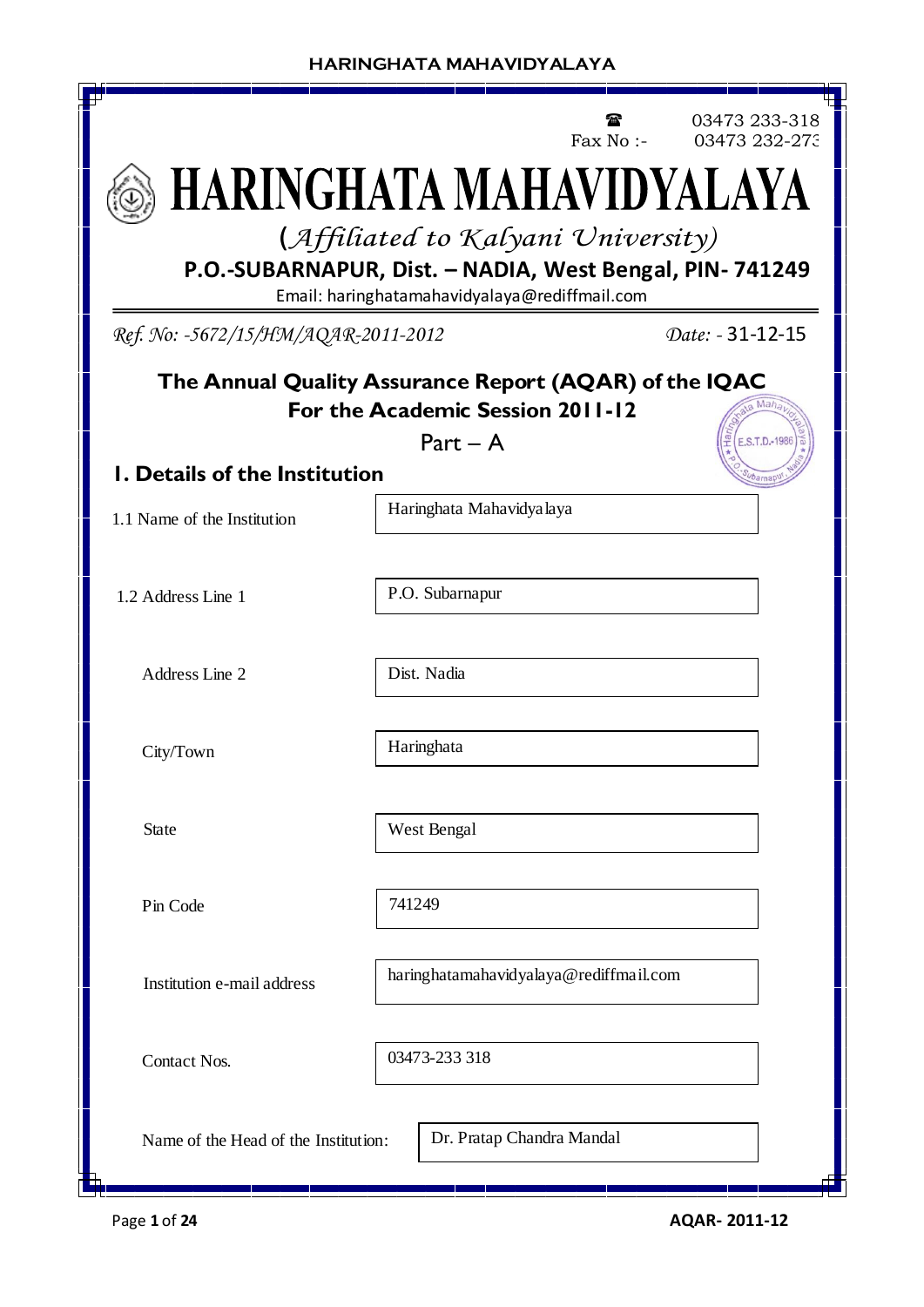| Tel. No. with STD Code:                                                                                 | 03473-233 318            |                          |                            |  |  |
|---------------------------------------------------------------------------------------------------------|--------------------------|--------------------------|----------------------------|--|--|
|                                                                                                         |                          |                          |                            |  |  |
| Mobile:                                                                                                 | 91-9091818201            |                          |                            |  |  |
|                                                                                                         |                          |                          |                            |  |  |
| Name of the IQAC Co-ordinator:                                                                          | <b>Uddalak Roy</b>       |                          |                            |  |  |
|                                                                                                         |                          |                          |                            |  |  |
| Mobile:                                                                                                 | 91-9433273119            |                          |                            |  |  |
| IQAC e-mail address:                                                                                    |                          | Iqachmv2014@gmail.com    |                            |  |  |
|                                                                                                         |                          |                          |                            |  |  |
| 1.3 NAAC Track ID(For ex. MHCOGN 18879)                                                                 |                          |                          |                            |  |  |
|                                                                                                         |                          |                          |                            |  |  |
| 1.4 NAAC Executive Committee No. & Date:<br>(For Example EC/32/A&A/143 dated 3-5-2004.                  |                          |                          | EC/40/36, Dated 17.10.2006 |  |  |
| This EC no. is available in the right corner-bottom<br>of your institution's Accreditation Certificate) |                          |                          |                            |  |  |
|                                                                                                         |                          |                          |                            |  |  |
| 1.5 Website address:<br>www.haringhatamahavidyalaya.org                                                 |                          |                          |                            |  |  |
|                                                                                                         |                          |                          |                            |  |  |
| http://www.haringhatamahavidyalaya.org<br>Web-link of the AQAR:                                         |                          |                          |                            |  |  |
| For ex. http://www.ladykeanecollege.edu.in/AQAR2012-13.doc                                              |                          |                          |                            |  |  |
| 1.6 Accreditation Details                                                                               |                          |                          |                            |  |  |
| Sl. No.<br>Cycle<br>Grade                                                                               | <b>CGPA</b>              | Year of<br>Accreditation | <b>Validity Period</b>     |  |  |
| $1st$ Cycle<br>$\mathbf{1}$<br>$\bf{B}$                                                                 | $70.10$ on<br>a scale of | 2006                     | 17.10.2006 to              |  |  |
|                                                                                                         | 100<br>NA                | <b>NA</b>                | 16.10.2011<br>NA           |  |  |
| $2nd$ Cycle<br>$\overline{2}$<br>NA<br>NA                                                               | <b>NA</b>                | <b>NA</b>                | <b>NA</b>                  |  |  |
| $3rd$ Cycle<br>3<br><b>NA</b>                                                                           | NA                       | <b>NA</b>                | <b>NA</b>                  |  |  |
| $4th$ Cycle<br>$\overline{4}$                                                                           |                          |                          |                            |  |  |
| щ                                                                                                       |                          |                          |                            |  |  |

 $\sqrt{ }$ 

Page **2** of **24 AQAR- 2011-12**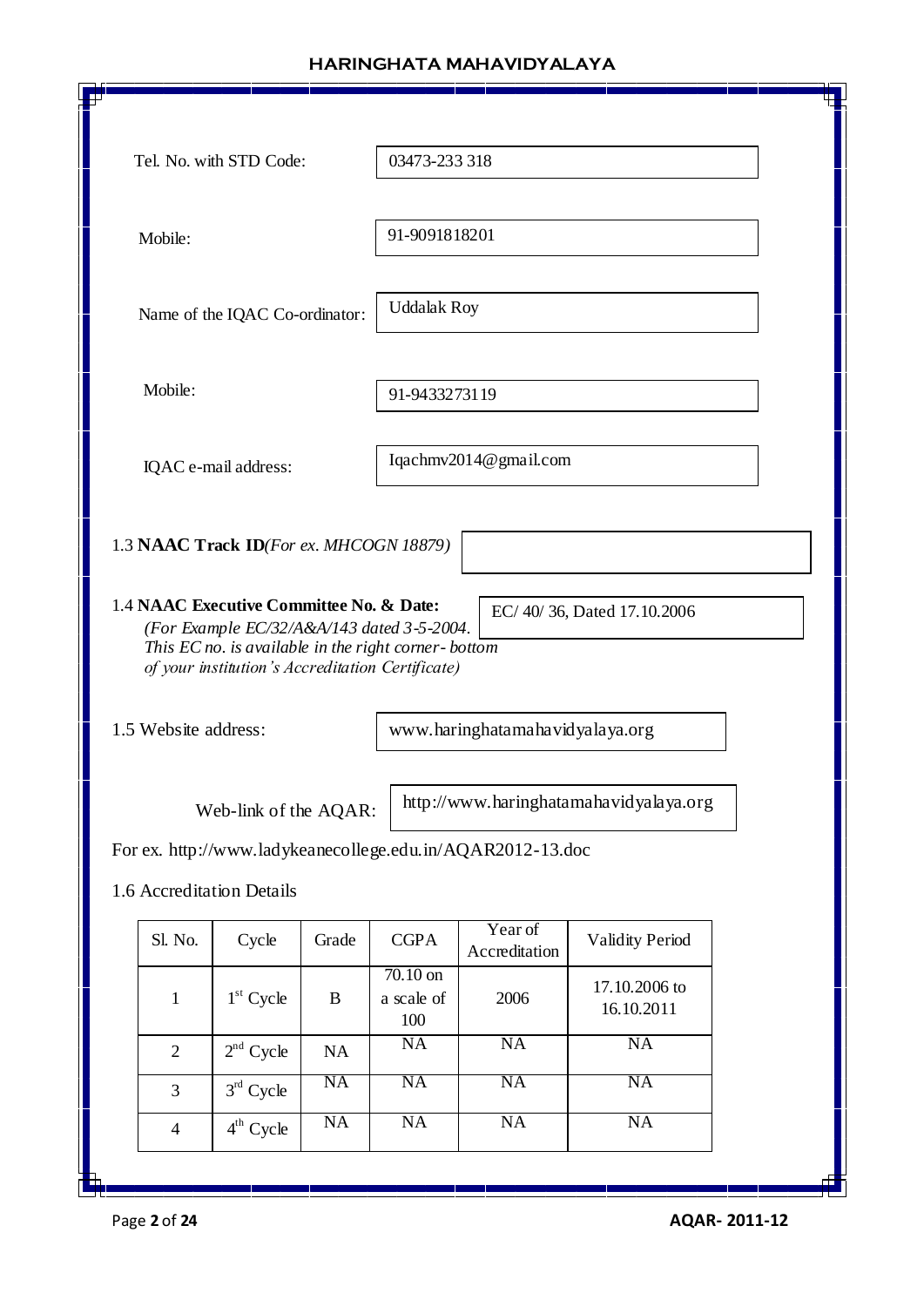| 28.10.2014<br>1.7 Date of Establishment of IQAC :<br>DD/MM/YYYY                                                                                                                                                                                                                                                                                         |
|---------------------------------------------------------------------------------------------------------------------------------------------------------------------------------------------------------------------------------------------------------------------------------------------------------------------------------------------------------|
| $2011 - 12$<br>1.8 AQAR for the year (for example 2010-11)                                                                                                                                                                                                                                                                                              |
| 1.9 Details of the previous year's AQAR submitted to NAAC after the latest Assessment and<br>Accreditation by NAAC ((for example AQAR 2010-11 submitted to NAAC on 12-10-2011)<br>i. AQAR for 2009-10 submitted on 31/12/2015_______________ (DD/MM/YYYY)<br>ii. AQAR for 2010-11 submitted on 31/12/2015_____________ (DD/MM/YYYY)<br>iii. AQAR____NA_ |
| 1.10 Institutional Status                                                                                                                                                                                                                                                                                                                               |
| $Central$ $\vert$ $\vert$ $\vert$ $Deemed$ $\vert$ $\vert$<br>Private $\vert$ .<br>University<br>State $\vert$ -                                                                                                                                                                                                                                        |
| <b>Affiliated College</b><br>N <sub>0</sub><br>Yes                                                                                                                                                                                                                                                                                                      |
| <b>Constituent College</b><br>Yes<br>No                                                                                                                                                                                                                                                                                                                 |
| Autonomous college of UGC<br>Yes<br>No                                                                                                                                                                                                                                                                                                                  |
| Regulatory Agency approved Institution<br>Yes<br>No                                                                                                                                                                                                                                                                                                     |
| (eg. AICTE, BCI, MCI, PCI, NCI)                                                                                                                                                                                                                                                                                                                         |
| Men<br>Type of Institution<br>Co-education<br>Women                                                                                                                                                                                                                                                                                                     |
| Urban<br>Rural<br>Tribal<br><b>Financial Status</b><br>Grant-in-aid<br>UGC 2(f)<br><b>UGC 12B</b><br>Totally Self-financing<br>Grant-in-aid $+$ Self Financing                                                                                                                                                                                          |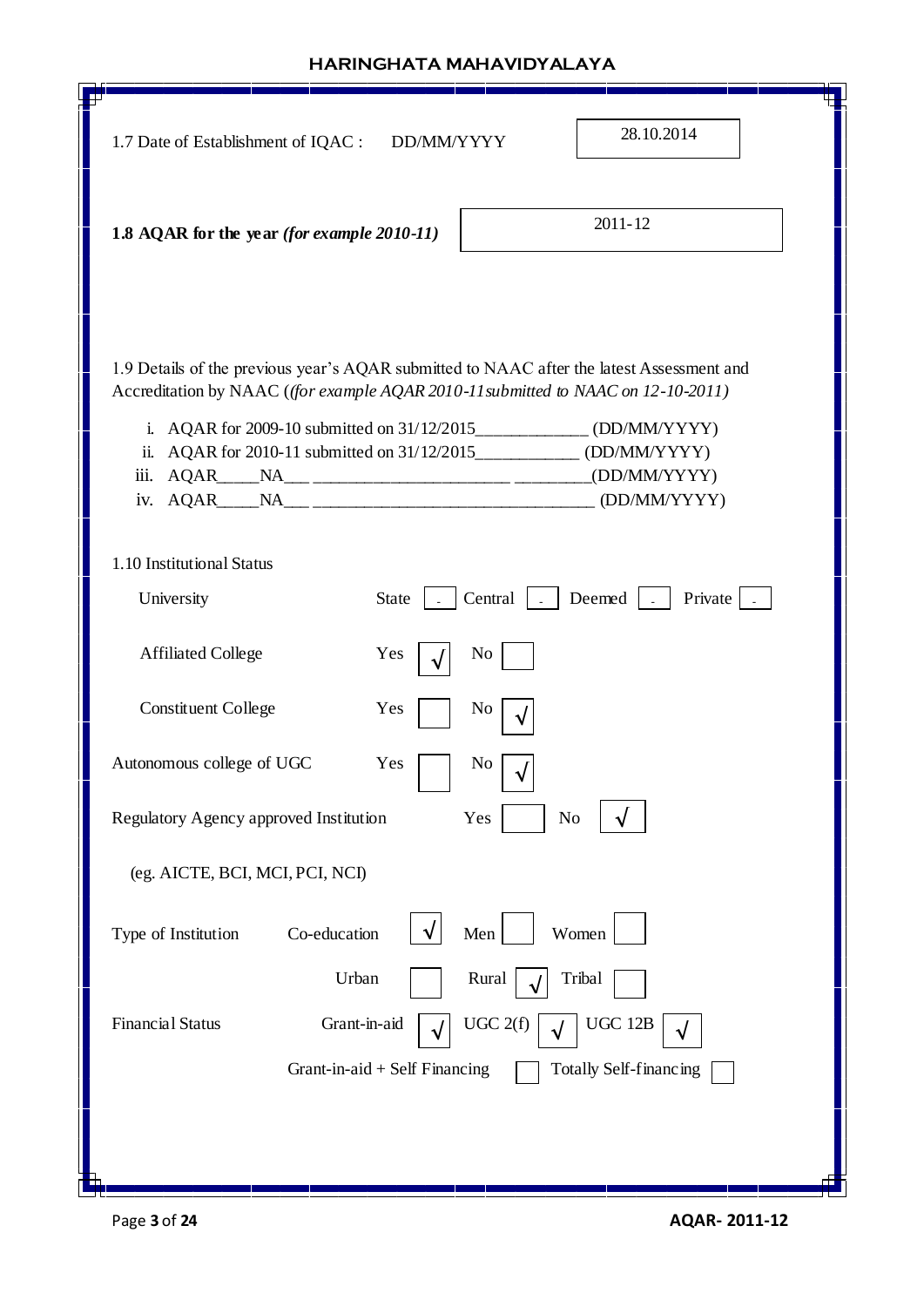| 1.11 Type of Faculty/Programme                                                                |                                        |  |  |  |  |
|-----------------------------------------------------------------------------------------------|----------------------------------------|--|--|--|--|
| Commerce<br>PEI (Phys Edu)<br>Science<br>Law<br>Arts                                          |                                        |  |  |  |  |
| Engineering<br>TEI (Edu)                                                                      | Health Science<br>Management           |  |  |  |  |
| Study Centre of Open and Distance Learning under University<br>Others (Specify)<br>of Kalyani |                                        |  |  |  |  |
| University of Kalyani<br>1.12 Name of the Affiliating University (for the Colleges)           |                                        |  |  |  |  |
| 1.13 Special status conferred by Central/ State Government-- UGC/CSIR/DST/DBT/ICMR etc        |                                        |  |  |  |  |
| Autonomy by State/Central Govt. / University<br>N <sub>O</sub>                                |                                        |  |  |  |  |
| University with Potential for Excellence                                                      | <b>NA</b><br><b>UGC-CPE</b><br>NA      |  |  |  |  |
| <b>DST</b> Star Scheme                                                                        | NA<br>NA<br>UGC-CE                     |  |  |  |  |
| UGC-Special Assistance Programme                                                              | <b>NA</b><br><b>NA</b><br>DST-FIST     |  |  |  |  |
| <b>UGC-Innovative PG programmes</b>                                                           | NA<br><b>NA</b><br>Any other (Specify) |  |  |  |  |
| <b>UGC-COP Programmes</b>                                                                     | NA                                     |  |  |  |  |
| <b>2. IQAC Composition and Activities</b>                                                     |                                        |  |  |  |  |
| 2.1 No. of Teachers                                                                           | 06                                     |  |  |  |  |
| 2.2 No. of Administrative/Technical staff                                                     | 09                                     |  |  |  |  |
| 2.3 No. of students                                                                           | Nil                                    |  |  |  |  |
| 2.4 No. of Management representatives                                                         | 01                                     |  |  |  |  |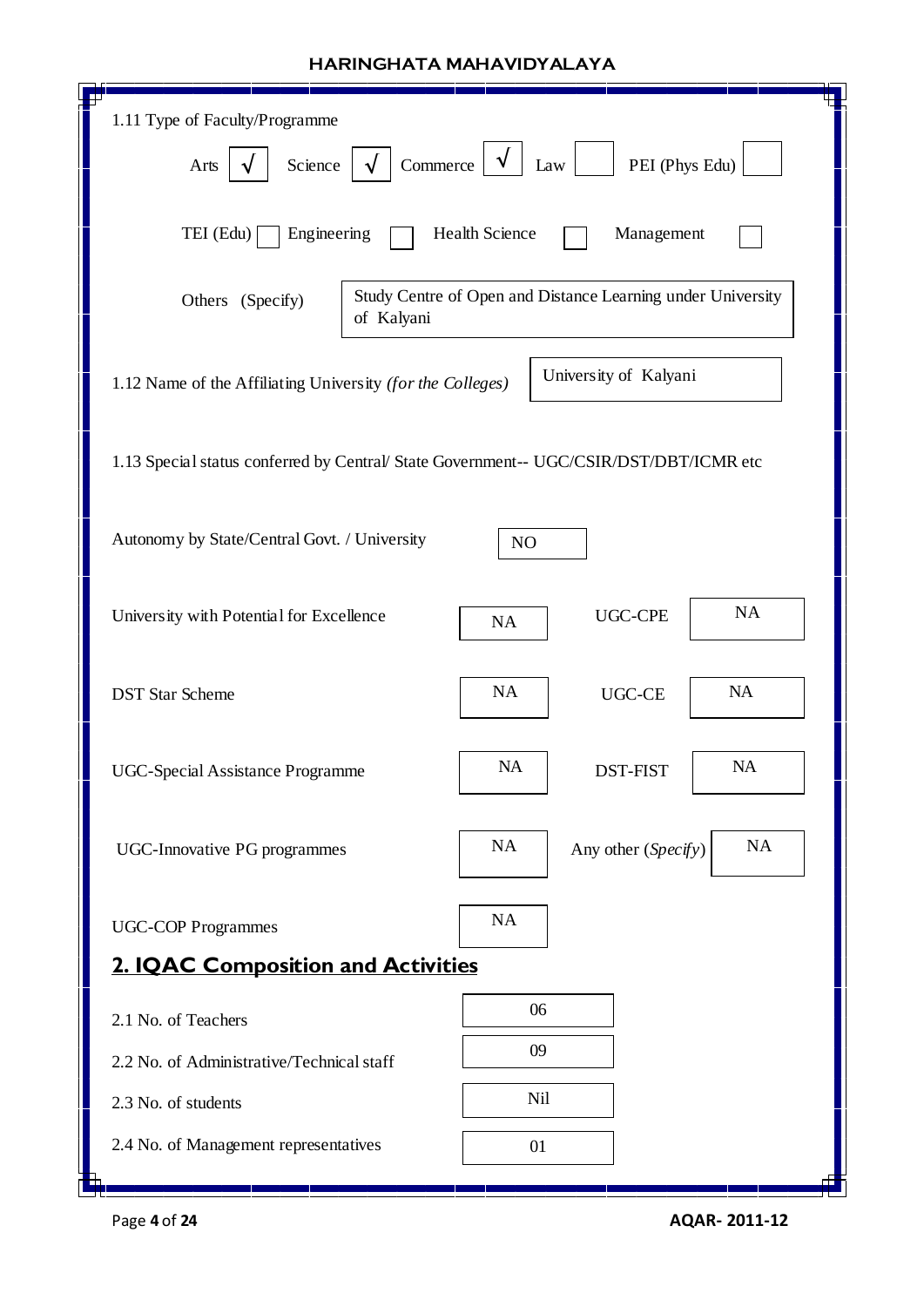| 2.5 No. of Alumni                                                                                                         | Nil                                                                                 |  |  |  |
|---------------------------------------------------------------------------------------------------------------------------|-------------------------------------------------------------------------------------|--|--|--|
| 2. 6 No. of any other stakeholder and                                                                                     | 02                                                                                  |  |  |  |
| community representatives                                                                                                 |                                                                                     |  |  |  |
| 2.7 No. of Employers/ Industrialists                                                                                      | Nil                                                                                 |  |  |  |
| 2.8 No. of other External Experts                                                                                         | Nil                                                                                 |  |  |  |
| 2.9 Total No. of members                                                                                                  | 18                                                                                  |  |  |  |
| 2.10 No. of IQAC meetings held                                                                                            |                                                                                     |  |  |  |
| 2.11 No. of meetings with various stakeholders:                                                                           | Nil<br>Faculty<br>Nil<br>No.                                                        |  |  |  |
| Non-Teaching Staff Students<br>Nil                                                                                        | Alumni<br>Nil<br>Others<br>Nil                                                      |  |  |  |
| 2.12 Has IQAC received any funding from UGC during the year?<br>Yes<br>N <sub>0</sub><br>NA<br>If yes, mention the amount |                                                                                     |  |  |  |
| 2.13Seminars and Conferences (only quality related)                                                                       |                                                                                     |  |  |  |
| (i) No. of Seminars/Conferences/Workshops/Symposia organized by the IQAC                                                  |                                                                                     |  |  |  |
| Total Nos.<br>International                                                                                               | <b>Institution Level</b><br>National<br><b>State</b>                                |  |  |  |
|                                                                                                                           |                                                                                     |  |  |  |
| (ii) Themes                                                                                                               |                                                                                     |  |  |  |
| 2.14 Significant Activities and contributions made by IQAC                                                                |                                                                                     |  |  |  |
| Body of the College.                                                                                                      | Since IQAC was not in existence, Plan of Action was mainly decided by the Governing |  |  |  |
|                                                                                                                           |                                                                                     |  |  |  |
|                                                                                                                           |                                                                                     |  |  |  |
|                                                                                                                           |                                                                                     |  |  |  |
|                                                                                                                           |                                                                                     |  |  |  |

 $\sqrt{ }$ 

Л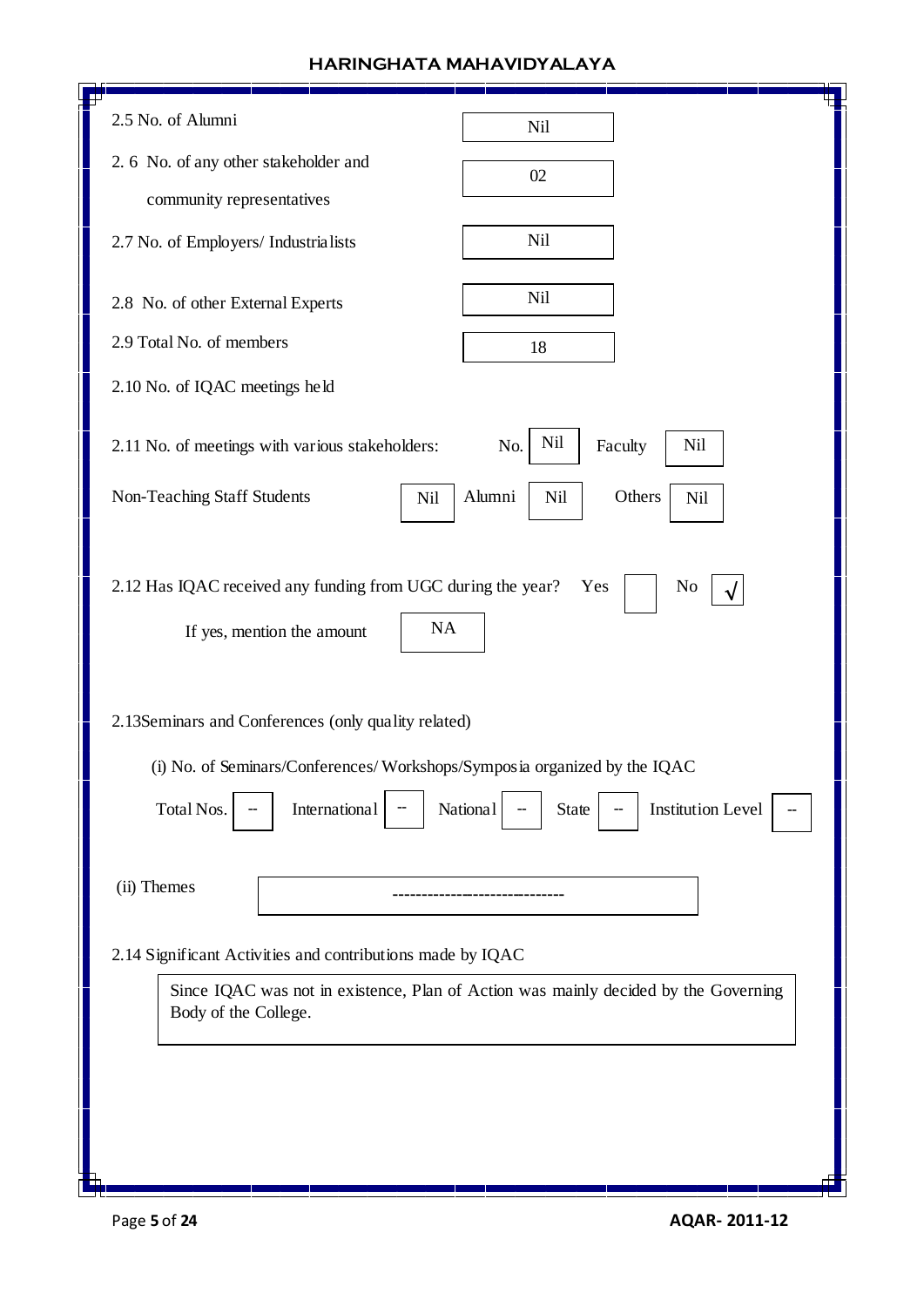<u> Tanzania (Carlo Tanzania) estatubatua (Carlo Tanzania) estatubatua (Carlo Tanzania) estatubatua (Carlo Tanzania) estatubatua (Carlo Tanzania) estatubatua (Carlo Tanzania) estatubatua (Carlo Tanzania) estatubatua (Carlo T</u>

## 2.15 Plan of Action by IQAC/Outcome

 The plan of action chalked out by the IQAC in the beginning of the year towards quality enhancement and the outcome achieved by the end of the year \*

| Plan of Action                        | Achievements                                                                                                                                                                                                                                                                                                      |  |  |
|---------------------------------------|-------------------------------------------------------------------------------------------------------------------------------------------------------------------------------------------------------------------------------------------------------------------------------------------------------------------|--|--|
| <b>Admission</b>                      | Based on Merit of Higher Secondary $(+2$ Level)<br>examination.                                                                                                                                                                                                                                                   |  |  |
| <b>Classes</b>                        | Classes were conducted as per the Teaching Plan<br>and University Guidelines. Few Tutorial Classes<br>were also conducted as per the need and<br>requirements of the students. In addition to that in<br>order to address the needs of the weaker section of<br>the students, UGC Remedial Classes were arranged. |  |  |
| <b>Examination</b>                    | Internal Assessment as per University Norms was<br>conducted in addition to normal yearly test<br>examinations.                                                                                                                                                                                                   |  |  |
| <b>NSS Programme</b>                  | A number of programmes were conducted as a<br>measure of extra-curricular and outreach activities.                                                                                                                                                                                                                |  |  |
| <b>Sports and Cultural Activities</b> | Annual sports, cultural programme, freshers'<br>welcome also took place.                                                                                                                                                                                                                                          |  |  |

**Note:** Since IQAC was not in existence, Plan of Action was mainly initiated under the guidance and supervision of the head of the institution supported by teaching, nonteaching staffs and students.

 *\* Attach the Academic Calendar of the year as Annexure.(Academic Calendar: Annexure-I)*

| 2.15 Whether the AQAR was placed in statutory body |                                                                               | Yes<br>N <sub>o</sub> |  |
|----------------------------------------------------|-------------------------------------------------------------------------------|-----------------------|--|
| Management                                         | Syndicate                                                                     | Any other body        |  |
| Provide the details of the action taken            |                                                                               |                       |  |
| received in the GB Meeting dated 21.12.2015.       | AQAR was placed before the Governing Body of the college and its approval was |                       |  |
|                                                    |                                                                               |                       |  |
|                                                    |                                                                               |                       |  |
|                                                    |                                                                               |                       |  |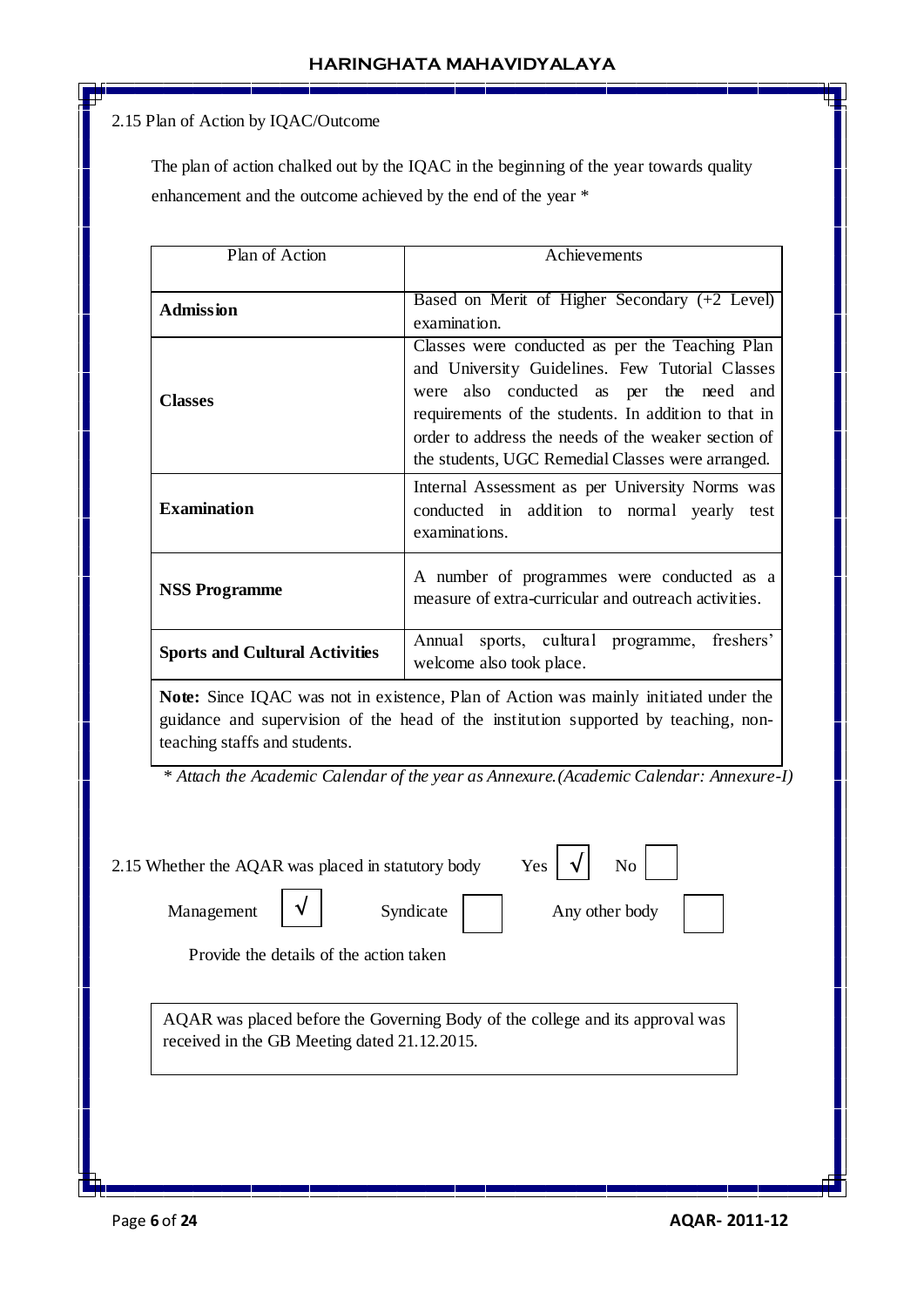# Part – B

# **Criterion – I**

# **1. Curricular Aspects**

1.1 Details about Academic Programmes

| Level of the<br>Programme | Number of<br>existing<br>Programmes | Number of<br>programmes added<br>during the year | Number of<br>self-financing<br>programmes | Number of value<br>added / Career<br>Oriented<br>programmes |
|---------------------------|-------------------------------------|--------------------------------------------------|-------------------------------------------|-------------------------------------------------------------|
| PhD                       |                                     |                                                  |                                           |                                                             |
| PG                        |                                     |                                                  |                                           |                                                             |
| <b>UG</b>                 | $\overline{08}$                     |                                                  | --                                        |                                                             |
| PG Diploma                |                                     |                                                  | --                                        |                                                             |
| <b>Advanced Diploma</b>   |                                     | --                                               | --                                        |                                                             |
| Diploma                   |                                     | --                                               |                                           |                                                             |
| Certificate               |                                     |                                                  | --                                        |                                                             |
| Others (ODL)              | 04                                  |                                                  |                                           |                                                             |
| <b>Total</b>              | 12                                  |                                                  |                                           |                                                             |
| Interdisciplinary         |                                     |                                                  |                                           |                                                             |
| Innovative                |                                     |                                                  |                                           |                                                             |

1.2 (i) Flexibility of the Curriculum: CBCS/Core/Elective option / Open options (ii) Pattern of programmes:

| Pattern   | Number of programmes |
|-----------|----------------------|
| Semester  |                      |
| Trimester |                      |
| Annual    |                      |

1.3 Feedback from stakeholders \*Alumni  $\vert$   $\vert$   $\vert$  Parents  $\vert$   $\vert$   $\vert$  Employers  $\vert$   $\vert$   $\vert$  Students  *(On all aspects)* Employers

Mode of feedback  $\therefore$  Online  $\vert -\vert$  Manual  $\vert -\vert$  Co-operating schools (for PEI)  $\vert -\vert$ 

*\*Please provide an analysis of the feedback in the Annexure*

1.4 Whether there is any revision/update of regulation or syllabi, if yes, mention their salient aspects.

For the college being affiliated to University of Kalyani, there is no scope to revise the syllabus independently.

1.5 Any new Department/Centre introduced during the year. If yes, give details.

No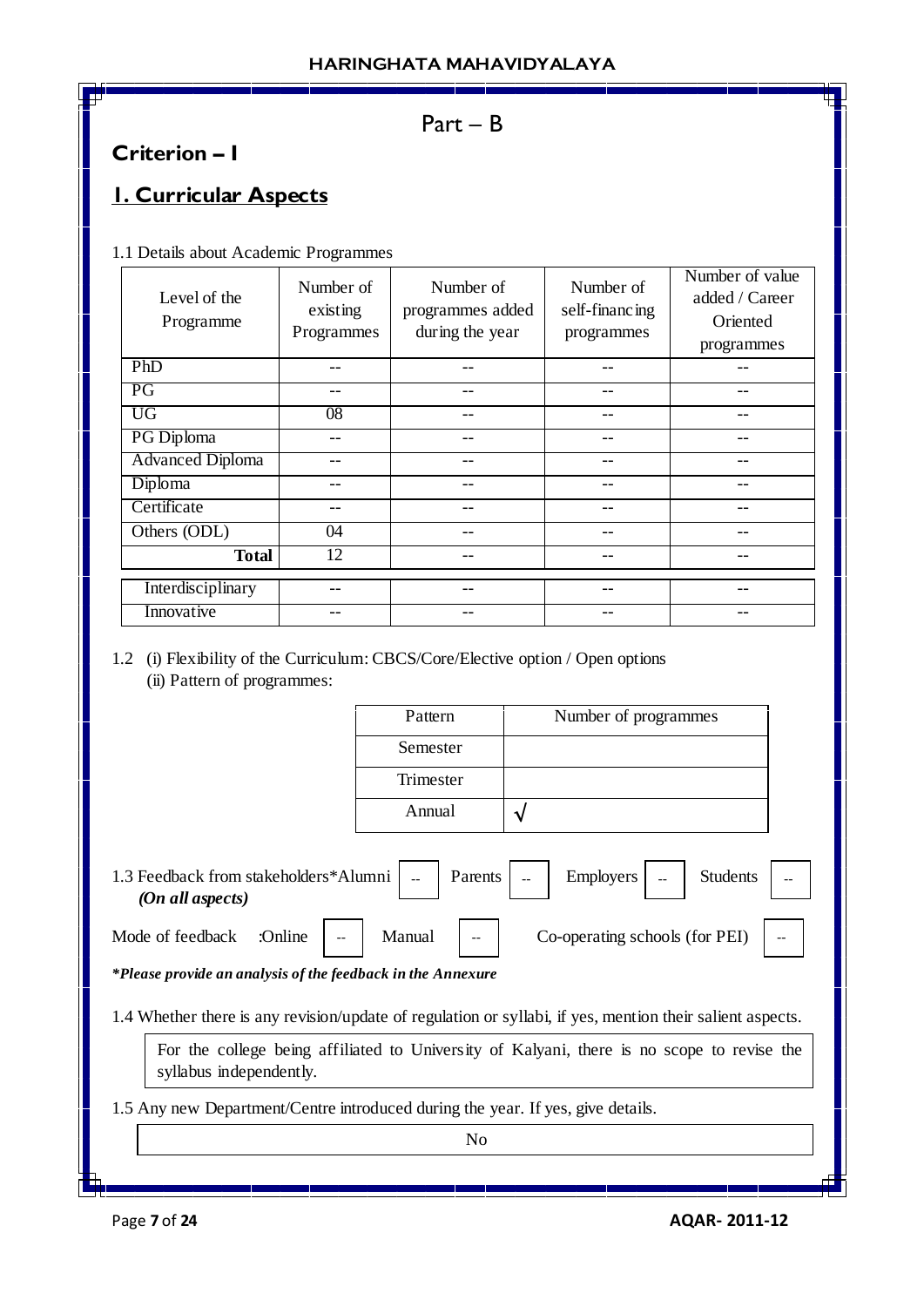# **Criterion – II**

# **2. Teaching, Learning and Evaluation**

2.1 Total No. of permanent faculty

| Total | Asst. Professors | Associate<br>Professors | Professors/<br><b>Principal</b> | Others |
|-------|------------------|-------------------------|---------------------------------|--------|
| 30    |                  |                         |                                 |        |

**#** One faculty was on Leave on Lien.

\* Govt. appointed Permanent Part Time Teacher (PTT)

2.2 No. of permanent faculty with Ph.D.

2.3 No. of Faculty Positions Recruited (R) and Vacant (V) during the year

| Asst.<br>Professors | Associate<br>Professors | Professors |    | Others |  | Total |  |
|---------------------|-------------------------|------------|----|--------|--|-------|--|
|                     |                         |            |    |        |  |       |  |
|                     |                         | NA         | NА | -      |  |       |  |

2.4 No. of Guest and Visiting faculty and Temporary faculty

2.5 Faculty participation in conferences and symposia:

| No. of Faculty                     | <b>International</b><br>level | National level | State level |
|------------------------------------|-------------------------------|----------------|-------------|
| <b>Attended Seminars/Workshops</b> |                               |                |             |
| Presented papers                   |                               |                |             |
| <b>Resource Persons</b>            |                               |                |             |

2.6 Innovative processes adopted by the institution in Teaching and Learning:

- 1. At the time of admission proper counselling and orientation of students were conducted for the betterment of the teacher-student relationship and making them aware about the structure and examination patterns of the syllabi of the affiliating university.
- 2. Classes were held according to teaching plan.
- 3. Use of computer laboratory facility to the students of department of commerce.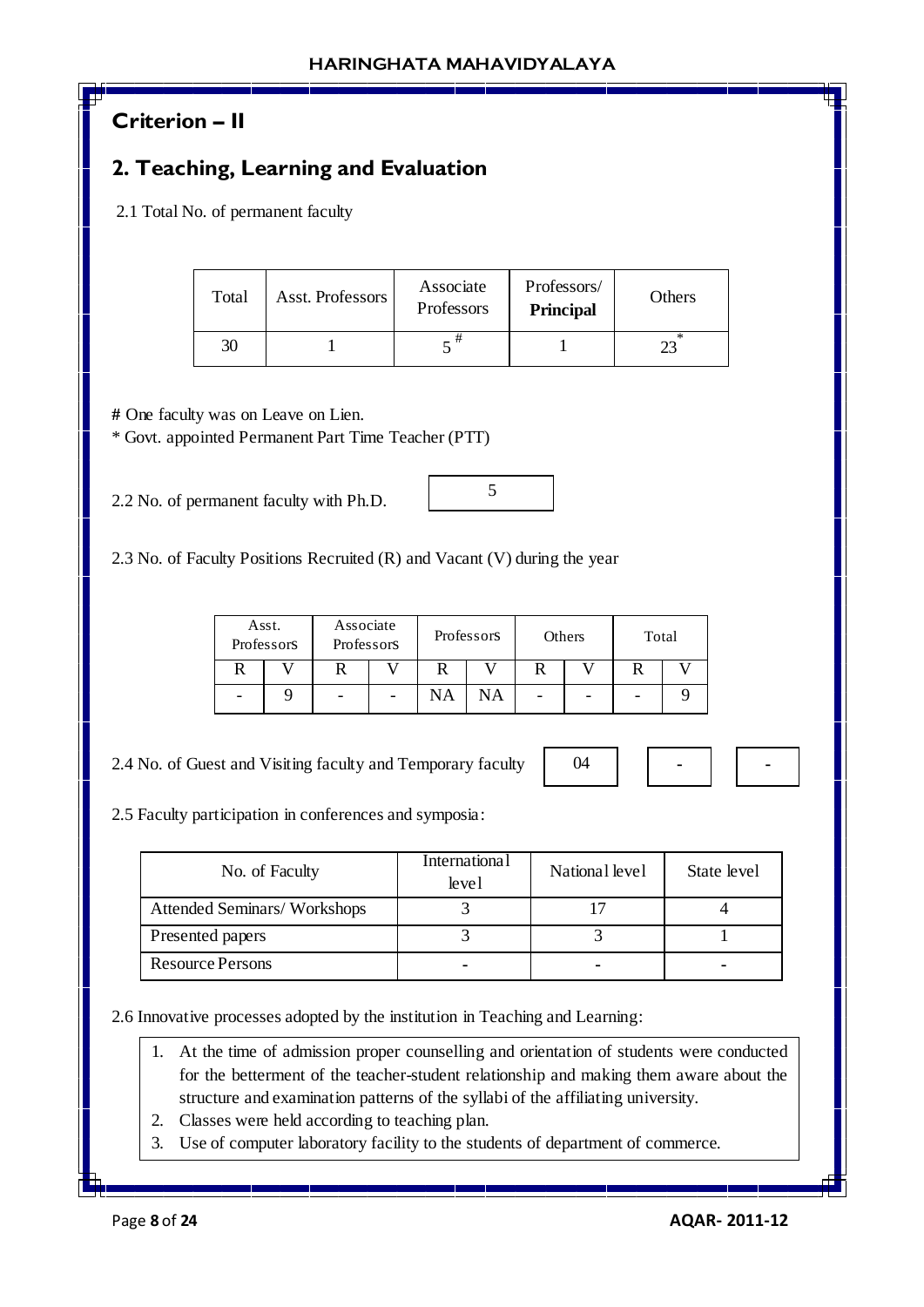2.7 Total No. of actual teaching days during this academic year

162 Days

**-**

2.8 Examination/ Evaluation Reforms initiated by the Institution (for example: Open Book Examination, Bar Coding, Double Valuation, Photocopy, Online Multiple Choice Questions)

Internal Evaluation in the form of Internal Assessment is in operation as per K.U. Examination Norms

2.9 No. of faculty members involved in curriculum restructuring/ revision/syllabus development as member of Board of Study/Faculty/Curriculum Development workshop **- -**

2.10 Average percentage of attendance of students

2.11 Course/Programme wise distribution of pass percentage:

| Title of the          | Total no. of<br>students | Division      |                          |        |         |        |  |  |
|-----------------------|--------------------------|---------------|--------------------------|--------|---------|--------|--|--|
| Programme             | appeared                 | Distinction % | $I\%$                    | II%    | III $%$ | Pass % |  |  |
| B.A. (Honours)<br>243 |                          |               | 23.05                    | 72.02  |         | 95.06  |  |  |
| B.Sc. (Honours)       | 7                        |               | $\overline{\phantom{a}}$ | 100.00 |         | 100.00 |  |  |
| B.Com.<br>(Honours)   | 6                        |               | $\qquad \qquad$          | 100.00 |         | 100.00 |  |  |
| B.A. (General)        | 230                      |               |                          | 8.70   | 87.83   | 96.52  |  |  |
| B.Sc. (General)       |                          |               |                          |        |         |        |  |  |
| B.Com. (General)      |                          |               |                          | 100.00 |         | 100.00 |  |  |

2.12 How does IQAC Contribute/Monitor/Evaluate the Teaching & Learning processes:

Progress of academic and extra-curricular activities was coordinated by the head of the institution with the help of respective departmental heads and other sub-committees formed in this respect.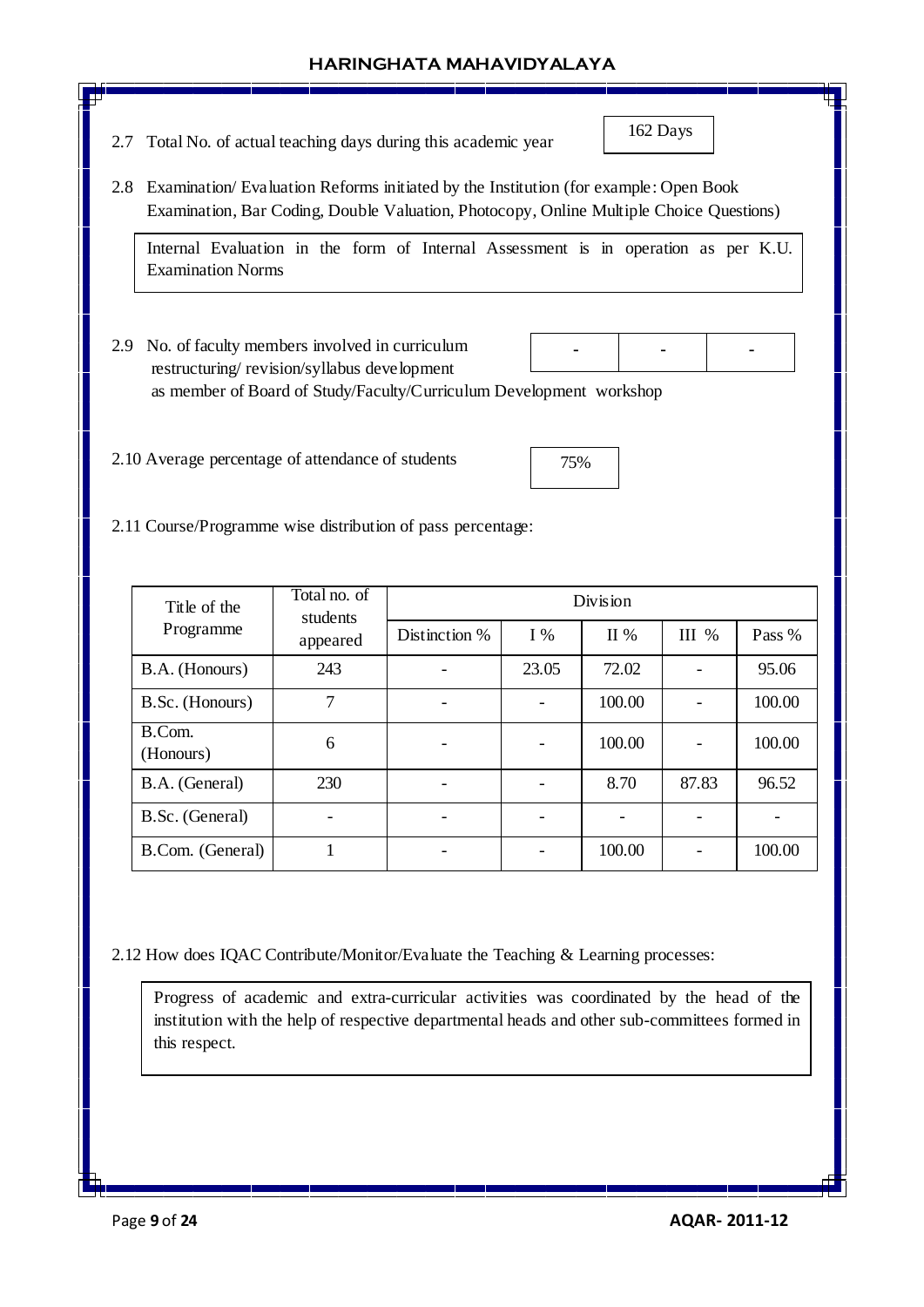2.13 Initiatives undertaken towards faculty development

| Faculty / Staff Development Programmes         | Number of faculty<br>benefitted |
|------------------------------------------------|---------------------------------|
| Refresher courses                              |                                 |
| UGC – Faculty Improvement Programme            |                                 |
| HRD programmes                                 |                                 |
| Orientation programmes                         |                                 |
| Faculty exchange programme                     |                                 |
| Staff training conducted by the university     |                                 |
| Staff training conducted by other institutions |                                 |
| Summer / Winter schools, Workshops, etc.       |                                 |
| Others                                         | 1#                              |

# UGC Financial Assistance accorded to visually challenged teacher Dr. Shishir Kr. Biswas.

2.14 Details of Administrative and Technical staff

| Category               | Number of<br>Permanent<br>Employees | Number of<br>Vacant<br>Positions | Number of<br>permanent<br>positions filled<br>during the Year | Number of<br>positions filled<br>temporarily |  |
|------------------------|-------------------------------------|----------------------------------|---------------------------------------------------------------|----------------------------------------------|--|
| Administrative Staff   | 15                                  |                                  | Nil                                                           |                                              |  |
| <b>Technical Staff</b> |                                     | Nil                              | Nil                                                           | Nil                                          |  |

# **Criterion – III**

# **3. Research, Consultancy and Extension**

3.1 Initiatives of the IQAC in Sensitizing/Promoting Research Climate in the institution

- Teaching faculties were encouraged by the management to attend different workshops and seminars.
- Some of the faculties were motivated to pursue different university level research activities and courses like M. Phil and Ph.D.

3.2 Details regarding major projects

|                     | Completed | Ongoing | Sanctioned | Submitted |
|---------------------|-----------|---------|------------|-----------|
| Number              | -         |         |            |           |
| Outlay in Rs. Lakhs | -         |         |            |           |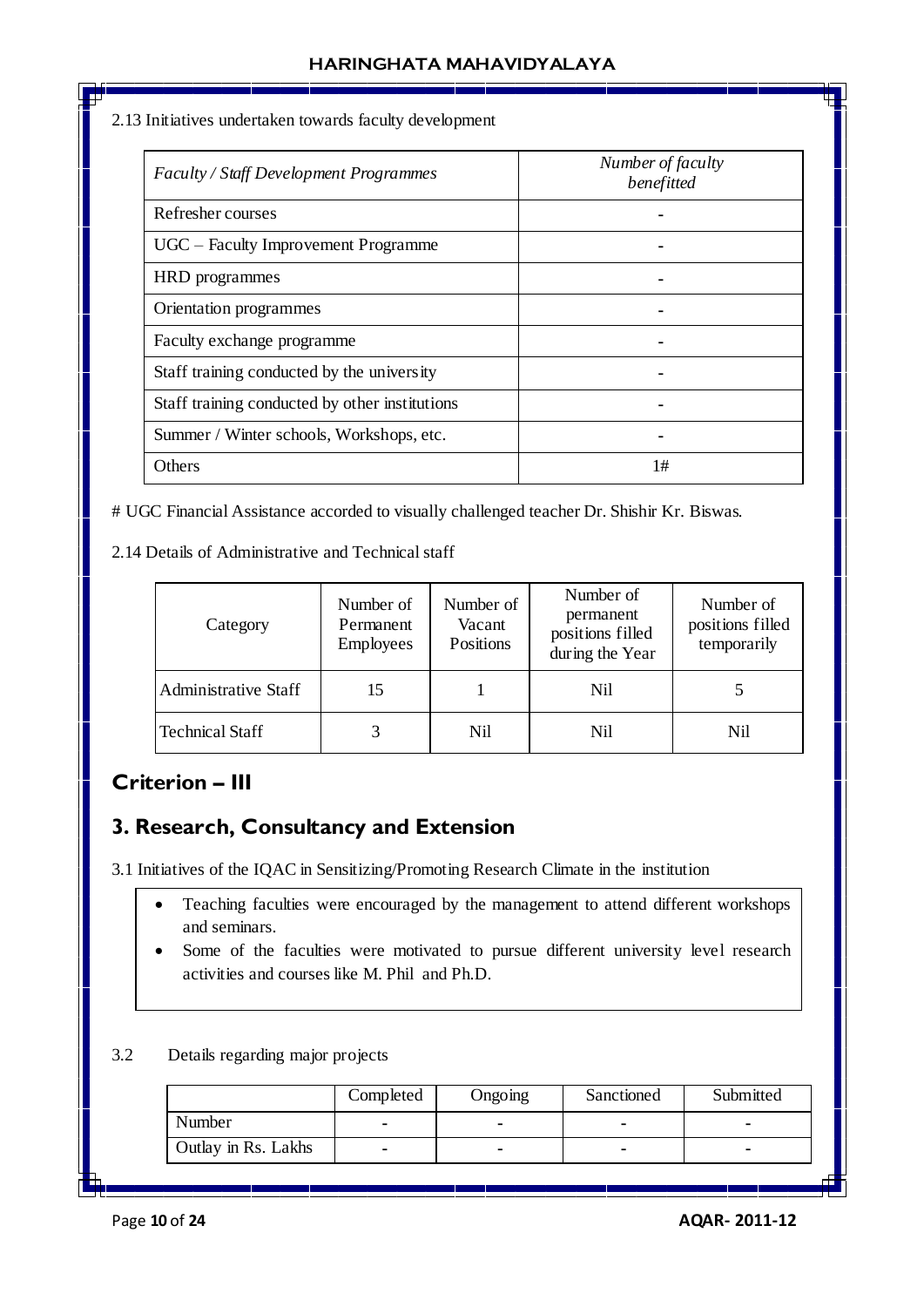## 3.3 Details regarding minor projects

|                     | Completed | Ongoing | Sanctioned | Submitted |
|---------------------|-----------|---------|------------|-----------|
| Number              |           |         |            |           |
| Outlay in Rs. Lakhs |           |         | -          |           |

 $*$  ₹ 90,000 was sanctioned during 2006-07, out of which ₹ 50,000 was received in 2006-07 and ₹ 32,000 was received in 2007-08 and ₹ 8,000.00 in 2010-11. Thus the cumulative project value stands is  $\bar{\tau}$  90,000. However, the Utilization Certificate (UC) was submitted on 08-12-2010, although the last installment was received on 31.10.2011.

## 3.4 Details on research publications

|                          | International | <b>National</b> | Others (State) |
|--------------------------|---------------|-----------------|----------------|
| Peer Review Journals     | -             |                 |                |
| Non-Peer Review Journals |               |                 |                |
| e-Journals               |               |                 |                |
| Conference proceedings   |               |                 |                |

3.5 Details on Impact factor of publications:

**-**

| Range | Average |  | h-mdex | $\overline{\phantom{0}}$ | Nos. in SCOPUS |  |
|-------|---------|--|--------|--------------------------|----------------|--|
|-------|---------|--|--------|--------------------------|----------------|--|

3.6 Research funds sanctioned and received from various funding agencies, industry and other organisations

| Nature of the Project                                                   | Duration<br>Year | Name of the<br>funding Agency | Total grant<br>sanctioned | Received |
|-------------------------------------------------------------------------|------------------|-------------------------------|---------------------------|----------|
| Major projects                                                          |                  |                               |                           |          |
| <b>Minor Projects</b>                                                   |                  |                               |                           |          |
| <b>Interdisciplinary Projects</b>                                       |                  |                               |                           |          |
| Industry sponsored                                                      |                  |                               |                           |          |
| Projects sponsored by the<br>University/College                         |                  |                               |                           |          |
| Students research projects<br>(other than compulsory by the University) |                  |                               |                           |          |
| Any other (Specify)                                                     |                  |                               |                           |          |
| Total                                                                   |                  |                               |                           |          |

1

3.7 No. of books published i) With ISBN No.  $\vert$ 

**Chapters in Edited Books** 

ii) Without ISBN No.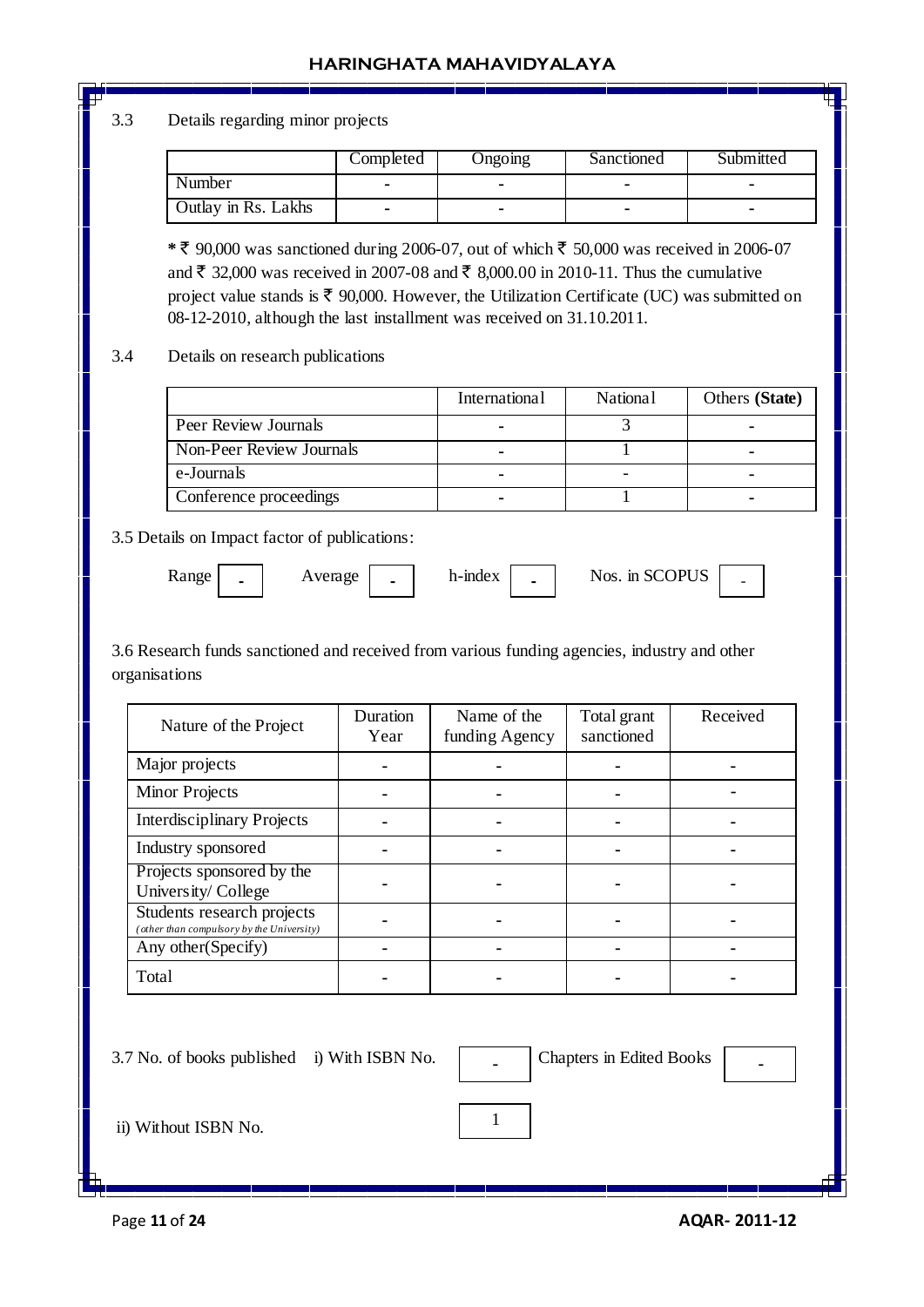| 3.8 No. of University Departments receiving funds from                  |                |                 |                          |                                       |                          |           |  |
|-------------------------------------------------------------------------|----------------|-----------------|--------------------------|---------------------------------------|--------------------------|-----------|--|
|                                                                         | <b>UGC-SAP</b> | CAS<br>NA       | NA                       |                                       | <b>DST-FIST</b>          | <b>NA</b> |  |
|                                                                         | <b>DPE</b>     | NA              |                          |                                       | <b>DBT</b> Scheme/funds  | <b>NA</b> |  |
|                                                                         |                |                 |                          |                                       |                          |           |  |
| 3.9 For colleges                                                        | Autonomy       | <b>CPE</b>      |                          |                                       | <b>DBT</b> Star Scheme   |           |  |
|                                                                         |                | <b>NA</b>       | NA                       |                                       |                          | <b>NA</b> |  |
|                                                                         | <b>INSPIRE</b> | CE<br>NA        | $\rm NA$                 |                                       | Any Other (specify)      | <b>NA</b> |  |
|                                                                         |                |                 |                          |                                       |                          |           |  |
| 3.10 Revenue generated through consultancy                              |                |                 | NA                       |                                       |                          |           |  |
| 3.11 No. of conferences organized by the Institution                    |                |                 |                          |                                       |                          |           |  |
|                                                                         |                |                 |                          |                                       |                          |           |  |
|                                                                         |                |                 |                          |                                       |                          |           |  |
| Level                                                                   | International  | <b>National</b> | State                    | <b>University</b>                     | College                  |           |  |
| Number                                                                  |                |                 | $\overline{\phantom{0}}$ |                                       |                          |           |  |
| Sponsoring                                                              |                | $\overline{a}$  | $\overline{\phantom{0}}$ | $\overline{\phantom{a}}$              | $\overline{\phantom{a}}$ |           |  |
| agencies                                                                |                |                 |                          |                                       |                          |           |  |
|                                                                         |                |                 |                          |                                       |                          |           |  |
| 3.12 No. of faculty served as experts, chairpersons or resource persons |                |                 |                          |                                       |                          |           |  |
| 3.13 No. of collaborations                                              |                | International   |                          | National                              |                          | Any other |  |
| 3.14 No. of linkages created during this year                           |                |                 |                          |                                       |                          |           |  |
|                                                                         |                |                 |                          |                                       |                          |           |  |
| 3.15 Total budget for research for current year in lakhs:               |                |                 |                          |                                       |                          |           |  |
| ┍<br>From Funding agency                                                | NA             |                 |                          | From Management of University/College |                          | NA        |  |
| Total                                                                   | NA             |                 |                          |                                       |                          |           |  |
|                                                                         |                |                 |                          |                                       |                          |           |  |
|                                                                         |                |                 |                          |                                       |                          |           |  |
| 3.16 No. of patents received this year                                  |                | Type of Patent  |                          |                                       | Number                   |           |  |
|                                                                         |                | National        |                          | Applied                               |                          |           |  |
|                                                                         |                |                 |                          | Granted<br>Applied                    | -                        |           |  |
| International<br>Granted<br>÷,                                          |                |                 |                          |                                       |                          |           |  |
| Applied<br>$\frac{1}{2}$<br>Commercialised<br>Granted<br>$\blacksquare$ |                |                 |                          |                                       |                          |           |  |
|                                                                         |                |                 |                          |                                       |                          |           |  |
|                                                                         |                |                 |                          |                                       |                          |           |  |
|                                                                         |                |                 |                          |                                       |                          |           |  |
|                                                                         |                |                 |                          |                                       |                          |           |  |
|                                                                         |                |                 |                          |                                       |                          |           |  |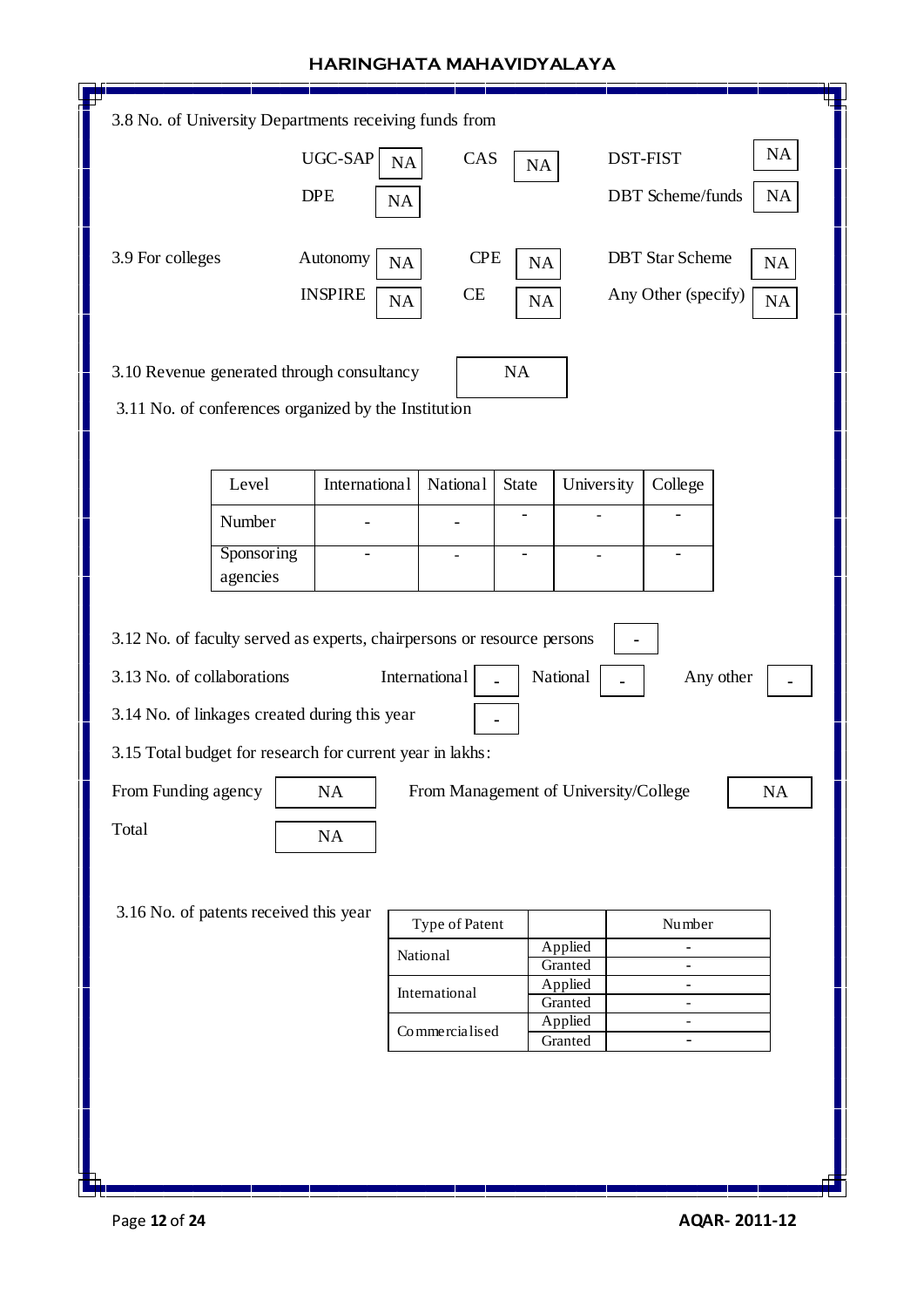| HARINGHATA MAHAVIDYALAYA                                                                                   |
|------------------------------------------------------------------------------------------------------------|
| 3.17 No. of research awards/recognitions<br>received by faculty and research fellows                       |
| Of the institute in the year                                                                               |
| International<br><b>National</b><br>Total<br>State<br>Dist<br>College<br>University                        |
| $\mathbf{1}$<br>$\mathbf{1}$                                                                               |
|                                                                                                            |
| 3.18 No. of faculty from the Institution<br><b>NA</b><br>who are Ph. D. Guides                             |
| and students registered under them<br><b>NA</b>                                                            |
|                                                                                                            |
| 3.19 No. of Ph.D. awarded by faculty from the Institution<br><b>NA</b>                                     |
| 3.20 No. of Research scholars receiving the Fellowships (Newly enrolled + existing ones)                   |
| <b>JRF</b><br><b>SRF</b><br><b>Project Fellows</b><br>Any other<br>NA<br><b>NA</b><br>$\rm NA$<br>$\rm NA$ |
|                                                                                                            |
| 3.21 No. of students Participated in NSS events:                                                           |
| 400<br>University level<br>State level                                                                     |
| National level<br>International level<br>3                                                                 |
|                                                                                                            |
| 3.22 No. of students participated in NCC events:                                                           |
| <b>NA</b><br>NA<br>University level<br>State level                                                         |
| National level<br>NA<br>International level<br>NA                                                          |
| 3.23 No. of Awards won in NSS:<br>University level<br>State level                                          |
| National level<br>International level                                                                      |
| 3.24 No. of Awards won in NCC:                                                                             |
| <b>NA</b><br><b>NA</b><br>University level<br>State level                                                  |
| International level<br>National level<br><b>NA</b><br><b>NA</b>                                            |
| 3.25 No. of Extension activities organized                                                                 |
| University forum<br>College forum<br>1                                                                     |
| <b>NCC</b><br><b>NSS</b><br>Any other<br>15                                                                |
|                                                                                                            |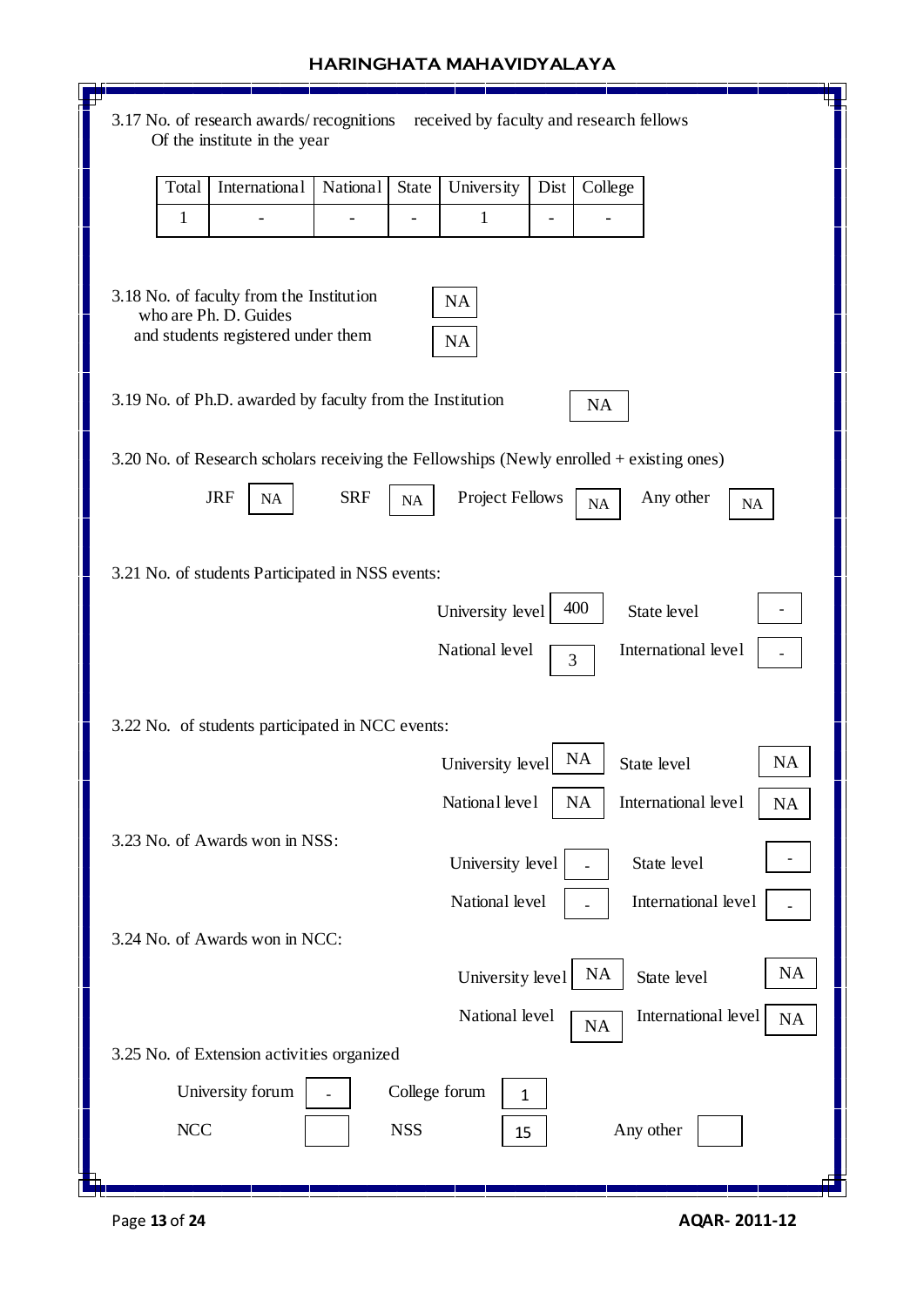3.26 Major Activities during the year in the sphere of extension activities and Institutional Social Responsibility

- Blood donation camp was organised in collaboration with Local Panchayat Samity.
- A seminar on Polio Immunisation Programme organised by NSS college unit.
- A residential Special NSS Camp was also organised during the year. The participants kept a close touch with the members of local community and adopted villages and made them aware about different burning social issues like increasing rate of Indian population, AIDS/ HIV protection and prevention of human trafficking, arsenic problems in the near about areas, drinking and gambling, importance of cleanliness and rural hygiene etc.
- The NSS college units organised some programmes (like Environment Day, Banomohatsav Week, National Integration Day, Children's Day, World AIDS Day, National Youth Day, Traffic and Discipline during festival session and local annual fair etc.) as extension activities in local community and adopted villages, besides observing Independence Day, Teachers Day, NSS Day, Gandhi Jayanti, Republic Day etc in the college campus.

# **Criterion – IV**

## **4. Infrastructure and Learning Resources**

4.1 Details of increase in infrastructure facilities:

| Facilities                                                                           | Existing | Newly<br>created | Source of<br><b>Fund</b> | Total |
|--------------------------------------------------------------------------------------|----------|------------------|--------------------------|-------|
| Campus area (Acres)                                                                  | 2.45     |                  |                          | 2.45  |
| Class rooms                                                                          | 30       |                  |                          | 30    |
| Laboratories                                                                         | 02       |                  |                          | 02    |
| Seminar Halls                                                                        |          |                  |                          |       |
| No. of important equipments purchased<br>$(\geq 1$ -0 lakh) during the current year. |          |                  |                          |       |
| Value of the equipment purchased during<br>the year (Rs. in Lakhs)                   | 4.55     | 12.91            | <b>UGC</b>               | 17.46 |
| Others                                                                               |          |                  |                          |       |

4.2 Computerization of administration and library

Administration and library works were fully computerized.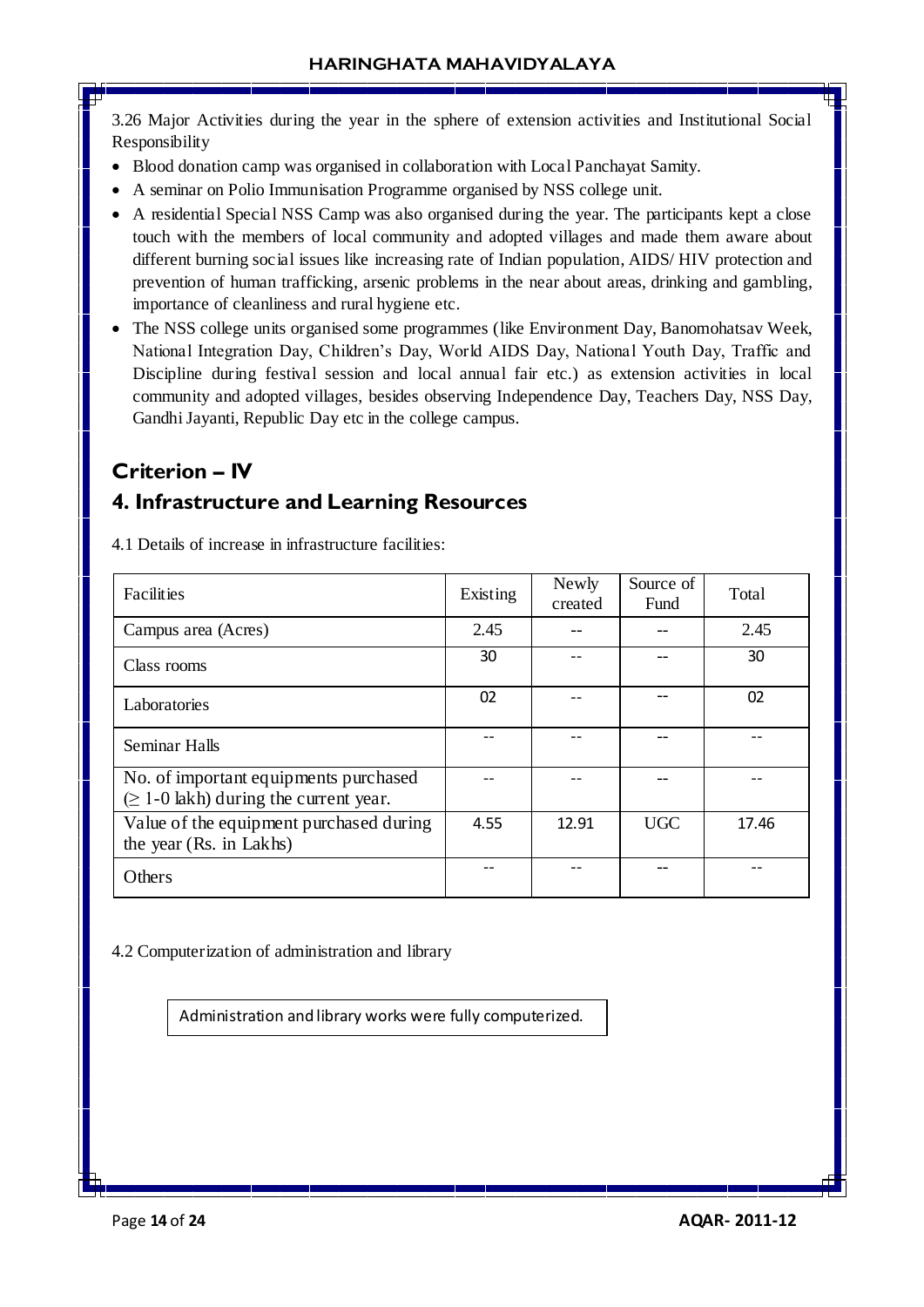## 4.3 Library services:

|                   | Existing |                              | Newly added |                                      | Total |           |
|-------------------|----------|------------------------------|-------------|--------------------------------------|-------|-----------|
|                   | No.      | Value<br>$({}^{\mathbf{F}})$ | No.         | Value<br>$(\overline{\mathfrak{F}})$ | No.   | Value (₹) |
| <b>Text Books</b> | 5,256    | 4,75,053                     | 1,311       | 2,23,604                             | 6,567 | 6,98,657  |
| Reference Books   | 3,215    | 3,13,562                     | 1,139       | 2,13,142                             | 4,354 | 5,26,704  |
| e-Books           |          |                              |             |                                      |       |           |
| Journals          | 1,235    | 20,234                       | 181         | 5,149                                | 1,416 | 25,383    |
| e-Journals        |          |                              |             |                                      |       |           |
| Digital Database  |          |                              |             |                                      |       |           |
| CD & Video        |          |                              |             |                                      |       |           |
| Others (specify)  |          |                              |             |                                      |       |           |

#### 4.4 Technology up gradation (overall)

|          | Total<br>Computers | Computer<br>Labs | Internet | <b>Browsing</b><br>Centres | Computer<br>Centres | Office | Depart-<br>ments | Other<br>S |
|----------|--------------------|------------------|----------|----------------------------|---------------------|--------|------------------|------------|
| Existing | 17                 | 06               | --       |                            | --                  | 07     | 03               | 01         |
| Added    | 29                 | 21               | --       |                            | $- -$               | 01     | 06               | 01         |
| Total    | 46                 | 27               | $- -$    | $- -$                      | $- -$               | 08     | 09               | 02         |

4.5 Computer, Internet access, training to teachers and students and any other programme for technology upgradation (Networking, e-Governance etc.)

No training programme for technology upgradation was organized.

4.6 Amount spent on maintenance in lakhs :

i) ICT

ii) Campus Infrastructure and facilities

iii) Equipments

iv) Others

| 0.08 |
|------|
|      |
| 1.33 |
|      |
| 0.97 |
|      |
| 0.81 |
|      |

**Total :** 

| 3.1<br>u.<br>ッ |  |
|----------------|--|
|                |  |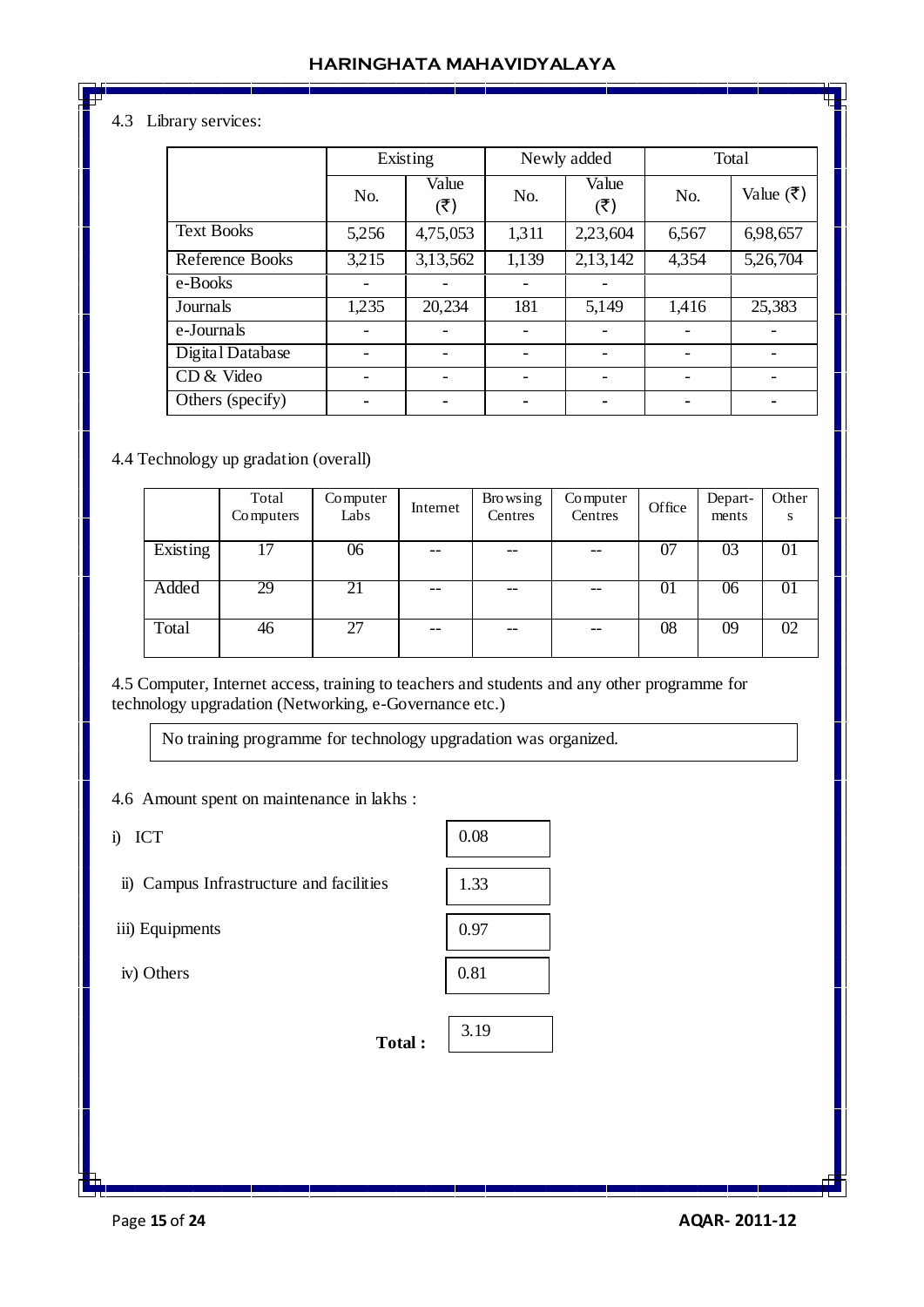# **Criterion – V**

# **5. Student Support and Progression**

5.1 Contribution of IQAC in enhancing awareness about Student Support Services

- Students were encouraged to apply for various scholarships and financial assistances available to them by the management and the teachers.
- Tutorial classes for the students were arranged.
- Students were also encouraged to take part in different extra-curricular and outreach activities.
- UGC remedial classes were arranged to address all weaker students who need it mostly.

5.2 Efforts made by the institution for tracking the progression

 There was no institutional procedure for tracking the progression, but the teachers in their own effort kept records of the students' progression.

| $\overline{U}$ | PG | Ph. D. | Others |
|----------------|----|--------|--------|
| $2,453$ N.A    |    | N.A    | N.A    |

(b) No. of students outside the state

(c) No. of international students

| Men | No   | %     | Women | No   | $\%$  |
|-----|------|-------|-------|------|-------|
|     | 1308 | 53.32 |       | 1145 | 46.68 |

| Last Year (2010-2011) |     |           |     |                          |       |         |           |           | This Year (2011-2012) |                          |       |
|-----------------------|-----|-----------|-----|--------------------------|-------|---------|-----------|-----------|-----------------------|--------------------------|-------|
| General               | SС  | <b>ST</b> | OBC | Physically<br>Challenged | Total | General | <b>SC</b> | <b>ST</b> | <b>OBC</b>            | Physically<br>Challenged | Total |
| 1581                  | 662 | 67        |     | <b>NIL</b>               | 2421  | 1614    | 680       | 66        | 93                    |                          | 2453  |

Demand ratio: 1: 2.07 Dropout %: 18.70%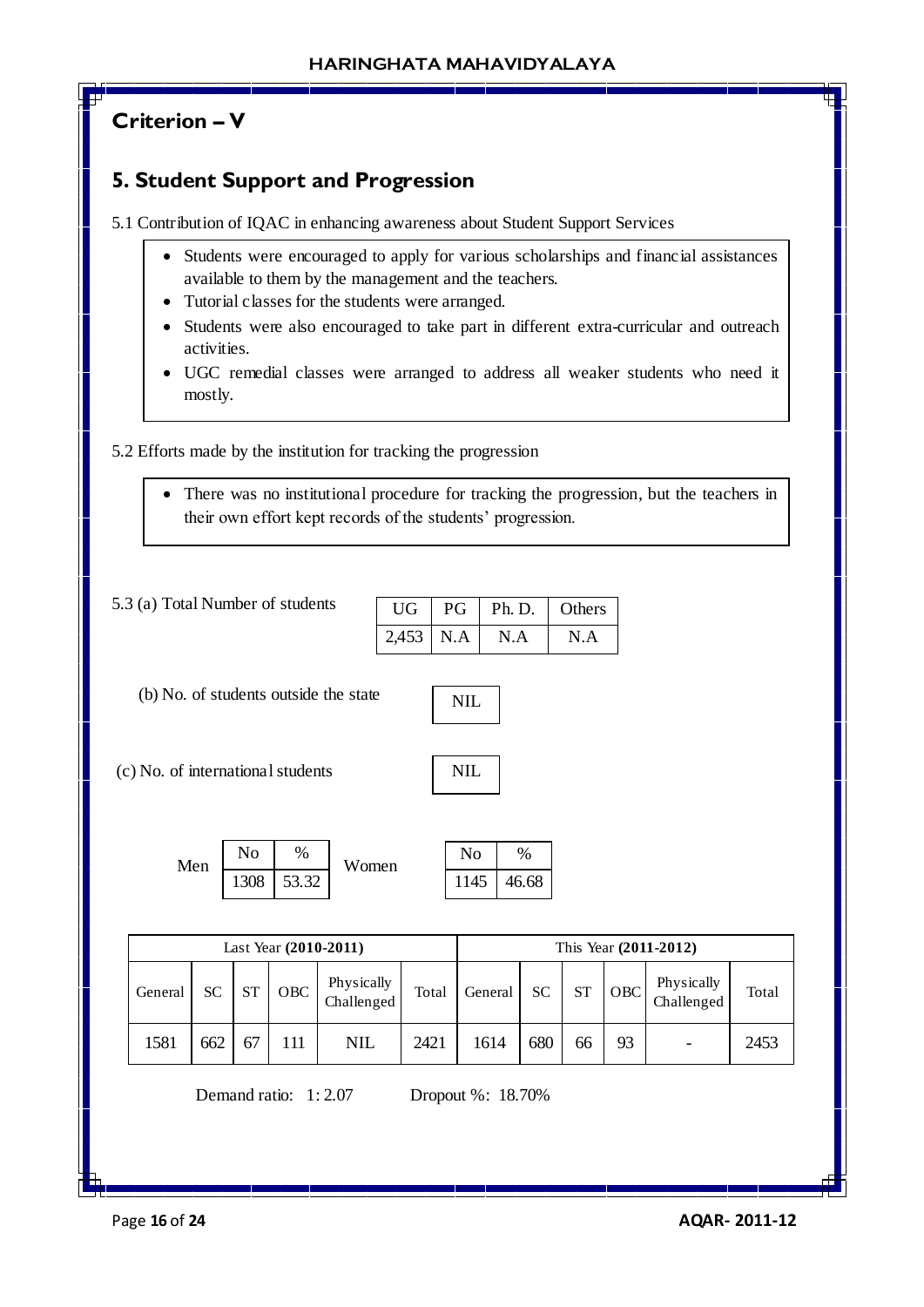| No. of students beneficiaries                          |                                                        | N <sub>o</sub>                      |                                                                                                  |
|--------------------------------------------------------|--------------------------------------------------------|-------------------------------------|--------------------------------------------------------------------------------------------------|
|                                                        |                                                        | NA                                  |                                                                                                  |
|                                                        | 5.5 No. of students qualified in these examinations    |                                     |                                                                                                  |
| <b>NET</b><br>IAS/IPS etc                              | <b>SET/SLET</b><br><b>State PSC</b>                    | <b>GATE</b><br><b>UPSC</b>          | <b>CAT</b><br>Others<br>$5^{\#}$                                                                 |
|                                                        | # 3 students qualified W.B. School Service Commission; |                                     | 1 student employed in Army and 1 student joined as a teacher under district Sarbasiksha Mission. |
| 5.6 Details of student counselling and career guidance |                                                        |                                     |                                                                                                  |
|                                                        |                                                        | N <sub>o</sub>                      |                                                                                                  |
| No. of students benefitted                             |                                                        |                                     |                                                                                                  |
| 5.7 Details of campus placement                        |                                                        |                                     |                                                                                                  |
|                                                        | <b>On</b> campus                                       |                                     | <b>Off Campus</b>                                                                                |
| Number of<br>Organizations<br>Visited                  | Number of Students<br>Participated                     | Number of<br><b>Students Placed</b> | Number of Students Placed                                                                        |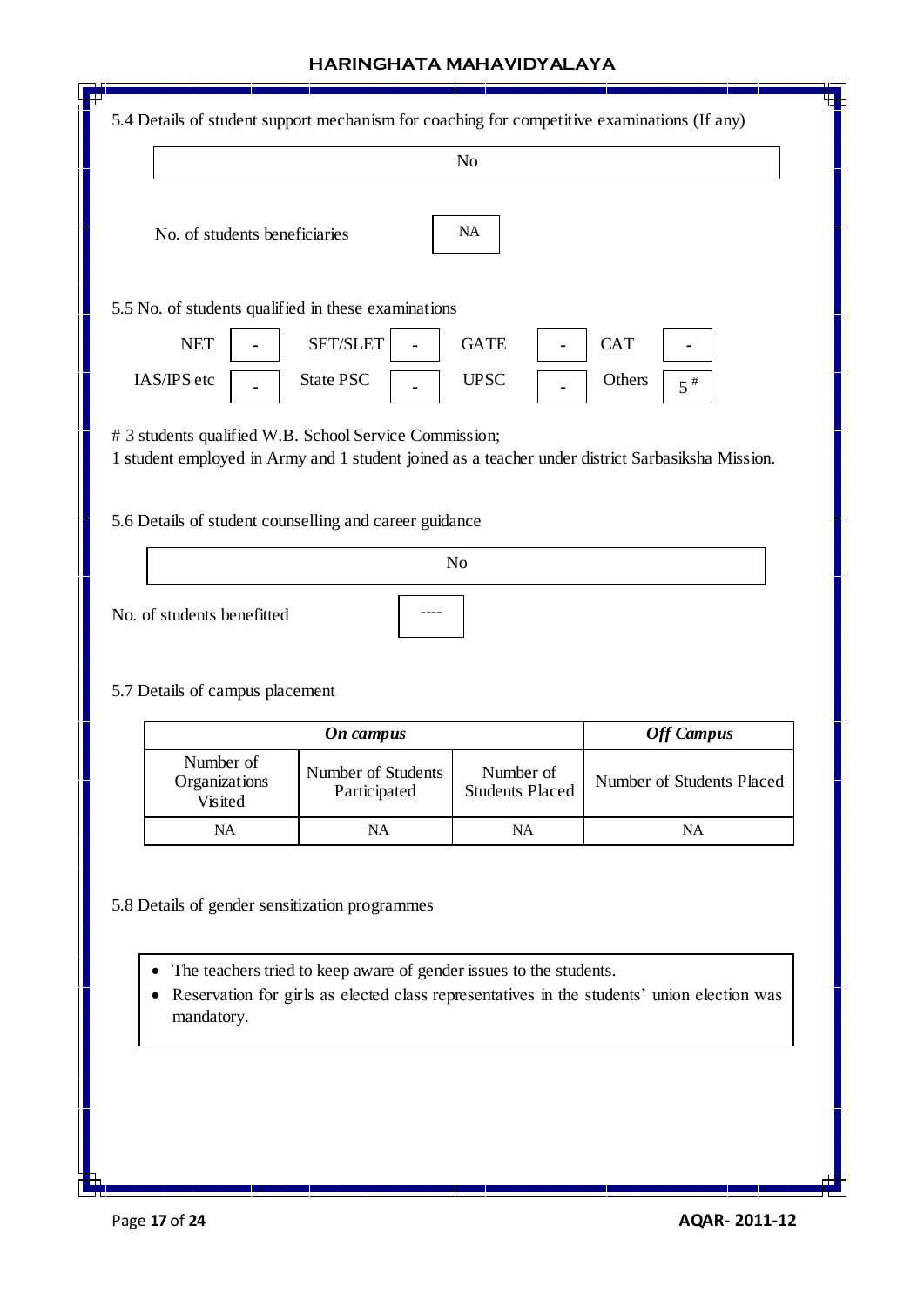| 5.9 Students Activities                                                           |                                                                                      |           |                                    |  |  |  |
|-----------------------------------------------------------------------------------|--------------------------------------------------------------------------------------|-----------|------------------------------------|--|--|--|
| 5.9.1                                                                             | No. of students participated in Sports, Games and other events                       |           |                                    |  |  |  |
|                                                                                   |                                                                                      |           |                                    |  |  |  |
|                                                                                   | National level<br>State/University level                                             |           | International level                |  |  |  |
|                                                                                   |                                                                                      |           |                                    |  |  |  |
| No. of students participated in cultural events                                   |                                                                                      |           |                                    |  |  |  |
|                                                                                   |                                                                                      |           |                                    |  |  |  |
|                                                                                   |                                                                                      |           |                                    |  |  |  |
|                                                                                   | State/University level<br>National level                                             |           | International level                |  |  |  |
| 5.9.2<br>No. of medals /awards won by students in Sports, Games and other events  |                                                                                      |           |                                    |  |  |  |
|                                                                                   | National level<br>Sports : State/University level                                    |           | International level                |  |  |  |
|                                                                                   |                                                                                      |           |                                    |  |  |  |
|                                                                                   | National level<br>Cultural: State/ University level                                  |           | International level                |  |  |  |
|                                                                                   |                                                                                      |           |                                    |  |  |  |
|                                                                                   | 5.10 Scholarships and Financial Support                                              |           |                                    |  |  |  |
|                                                                                   |                                                                                      | Number of | Amount $(\overline{\mathbf{z}})$   |  |  |  |
|                                                                                   |                                                                                      | students  |                                    |  |  |  |
|                                                                                   | Financial support from institution<br>30,630.00<br>Financial support from government |           |                                    |  |  |  |
|                                                                                   | <b>W.B. Labour Welfare Scholarship</b>                                               |           | 24,000.00                          |  |  |  |
|                                                                                   | <b>W.B. Minority Development Fund</b><br>S.C, S.T. & O.B.C.                          |           | 2,16,860.00<br>Transfer to student |  |  |  |
|                                                                                   |                                                                                      |           | account directly                   |  |  |  |
|                                                                                   | Financial support from other sources                                                 |           |                                    |  |  |  |
|                                                                                   | Number<br>of<br>students<br>who<br>received<br>International/ National recognitions  |           |                                    |  |  |  |
|                                                                                   |                                                                                      |           |                                    |  |  |  |
| Student organised / initiatives<br>5.11                                           |                                                                                      |           |                                    |  |  |  |
| Fairs                                                                             | National level<br>International level<br>: State/ University level                   |           |                                    |  |  |  |
| International level<br>National level<br>Exhibition: State/ University level      |                                                                                      |           |                                    |  |  |  |
| 5.12<br>No. of social initiatives undertaken by the students                      |                                                                                      |           |                                    |  |  |  |
| 5.13 Major grievances of students (if any) redressed: _______ NA_________________ |                                                                                      |           |                                    |  |  |  |
|                                                                                   |                                                                                      |           |                                    |  |  |  |
|                                                                                   |                                                                                      |           |                                    |  |  |  |
|                                                                                   |                                                                                      |           |                                    |  |  |  |

 $\mathsf I$ 

 $\mathsf{I}$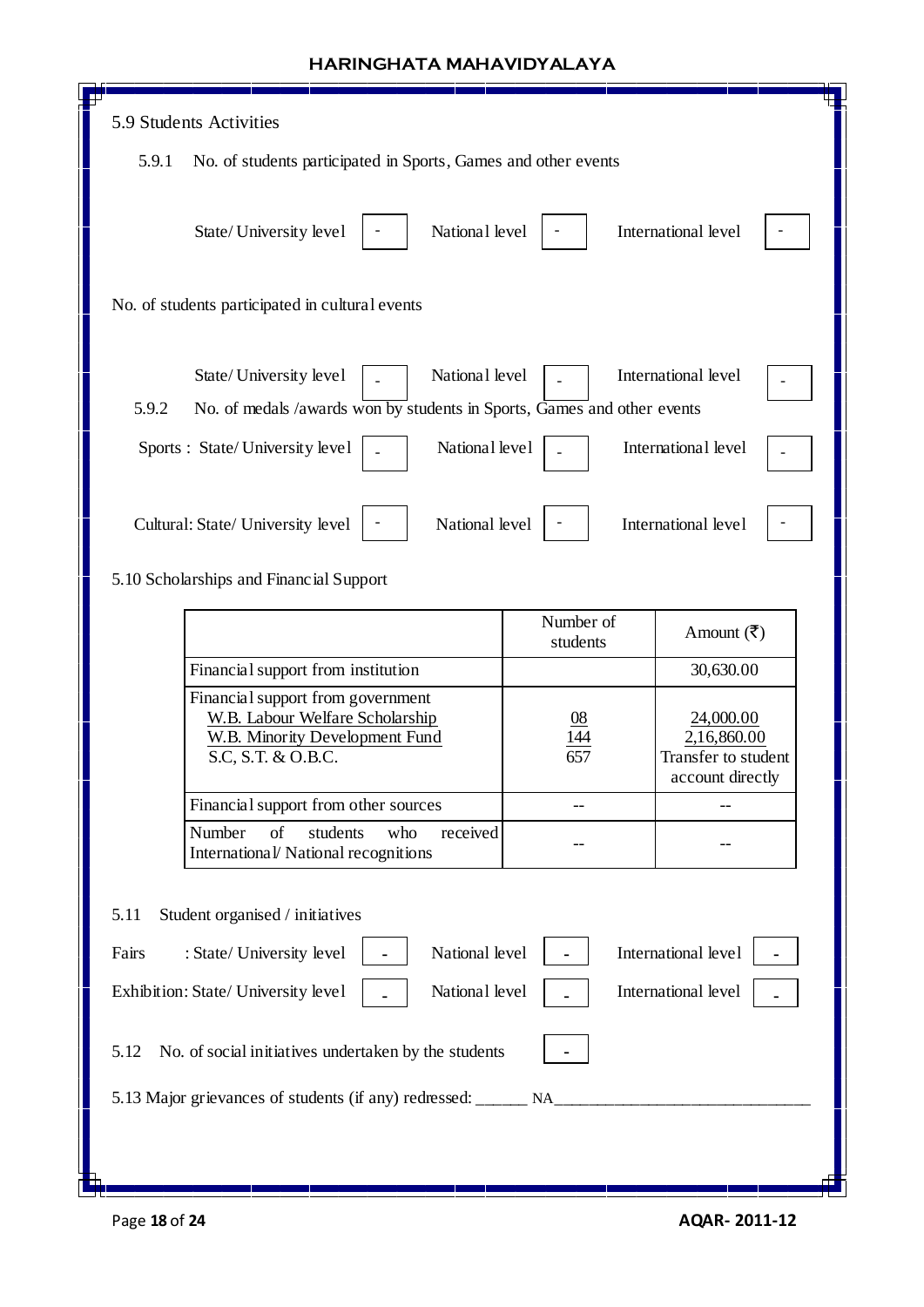# **Criterion – VI**

## **6. Governance, Leadership and Management**

- 6.1 State the Vision and Mission of the institution
	- Since the college is situated in remote, rural and backward area, the primary aim the of the college is to promote higher education among the people belonging to socially backward groups like people involved in agricultural occupation, daily labourers. Large number these groups represent scheduled caste and tribes. The college aims at uplifting the socio-economic standard through education.

#### 6.2 Does the Institution has a management Information System

The college has management information system.

6.3 Quality improvement strategies adopted by the institution for each of the following:

6.3.1 Curriculum Development

As it is an affiliated college under the University of Kalyani, there was no scope to independently frame or develop curriculum or syllabi

## 6.3.2 Teaching and Learning

- Conventional methods of teaching like chalk and talk method were generally followed. However, a few departments arranged ICT in a limited way.
- Excursion for the students of geography was also arranged.
- Regular monitoring was done.

#### 6.3.3 Examination and Evaluation

Internal Assessment as per the affiliating university prescribed norms was conducted.

#### 6.3.4 Research and Development

As the college conducts only undergraduate courses, there is no scope of research and development for the students. However many teachers were directly engaged in research programmes like M.Phil and Ph.D courses and research through publication of articles in journals.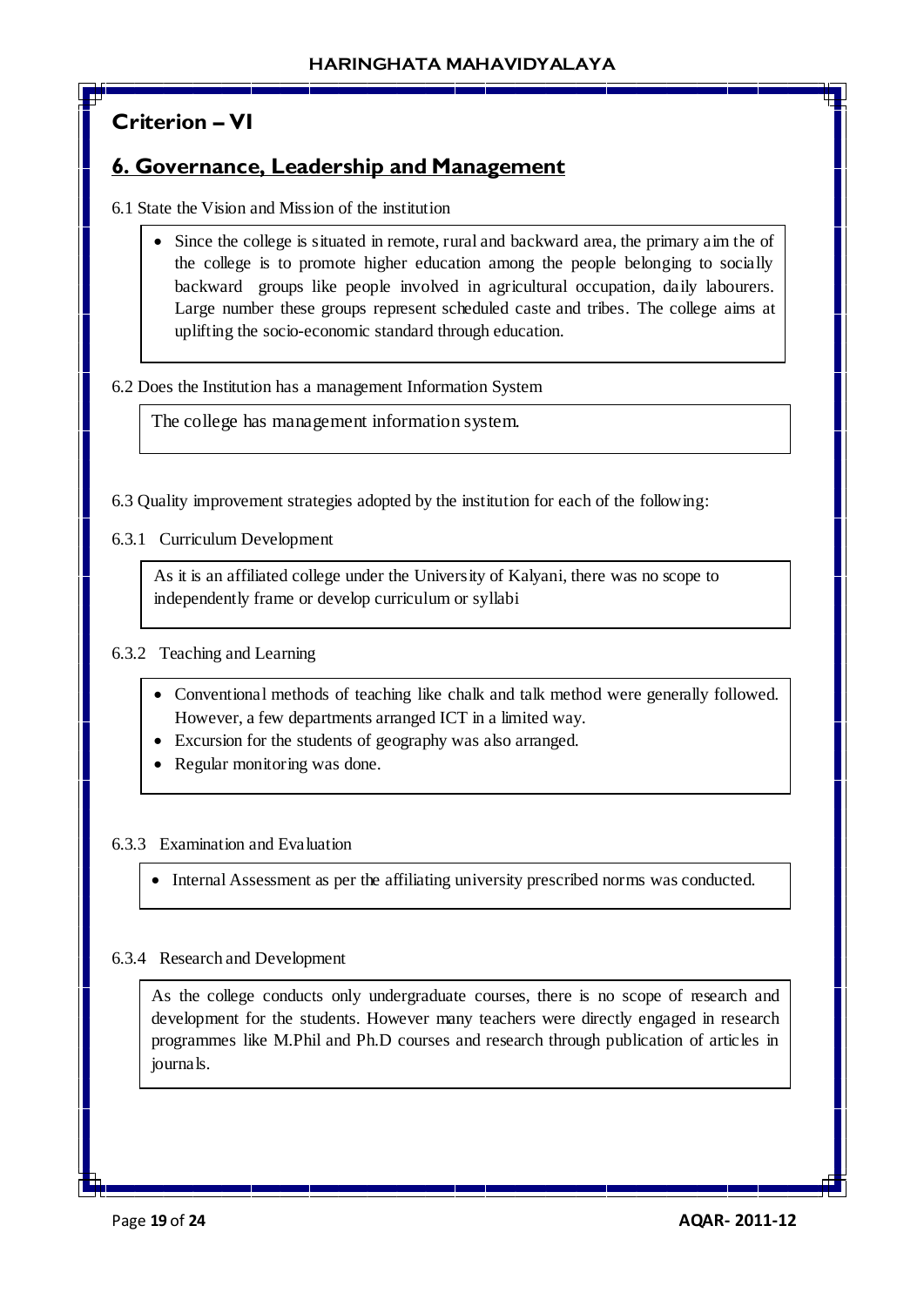- 6.3.5 Library, ICT and physical infrastructure / instrumentation
	- Library was computerised.
	- New titles have been added to the library.
	- Computers, photocopiers were purchased for different departments (it also includes purchases for the purposes of UGC remedial classes).

## 6.3.6 Human Resource Management

• Strict vigilance in order to keep campus ragging free and making aware the students about the importance of ragging free environment.

#### 6.3.7 Faculty and Staff recruitment

- Government sanctioned posts were filled up on the recommendation of the West Bengal College Service Commission. The college had no autonomy in this regard.
- The college on the recommendation of an interview board headed by the faculties of the concerned department of the affiliating university recruits part time teachers and guest lecturers.
- Regarding recruitment of sanctioned posts of non-teaching staffs the college followed the State Govt. framed rules.
- In cases of emergency, casual non-teaching staffs were appointed by the GB.

#### 6.3.8 Industry Interaction / Collaboration

The college is situated in predominantly agrarian belt. So it was very difficult to find collaboration from industries.

#### 6.3.9 Admission of Students

Notification on the college website and notice board of the college and admission was strictly as per the merit.

#### 6.4 Welfare schemes for

| Teaching     | Haringhata Mahavidyalaya Employees Cooperative Credit Society Ltd.                                                                                |  |  |  |  |  |
|--------------|---------------------------------------------------------------------------------------------------------------------------------------------------|--|--|--|--|--|
| Non teaching | Haringhata Mahavidyalaya Employees Cooperative Credit Society Ltd., Festival<br>advance                                                           |  |  |  |  |  |
| Students     | Fees remission facility, two separate common rooms for boys and girls, W.B. Labour<br>Welfare Scholarship, Minority Stipend, students health home |  |  |  |  |  |

6.5 Total corpus fund generated

₹ 35,44,749.00/-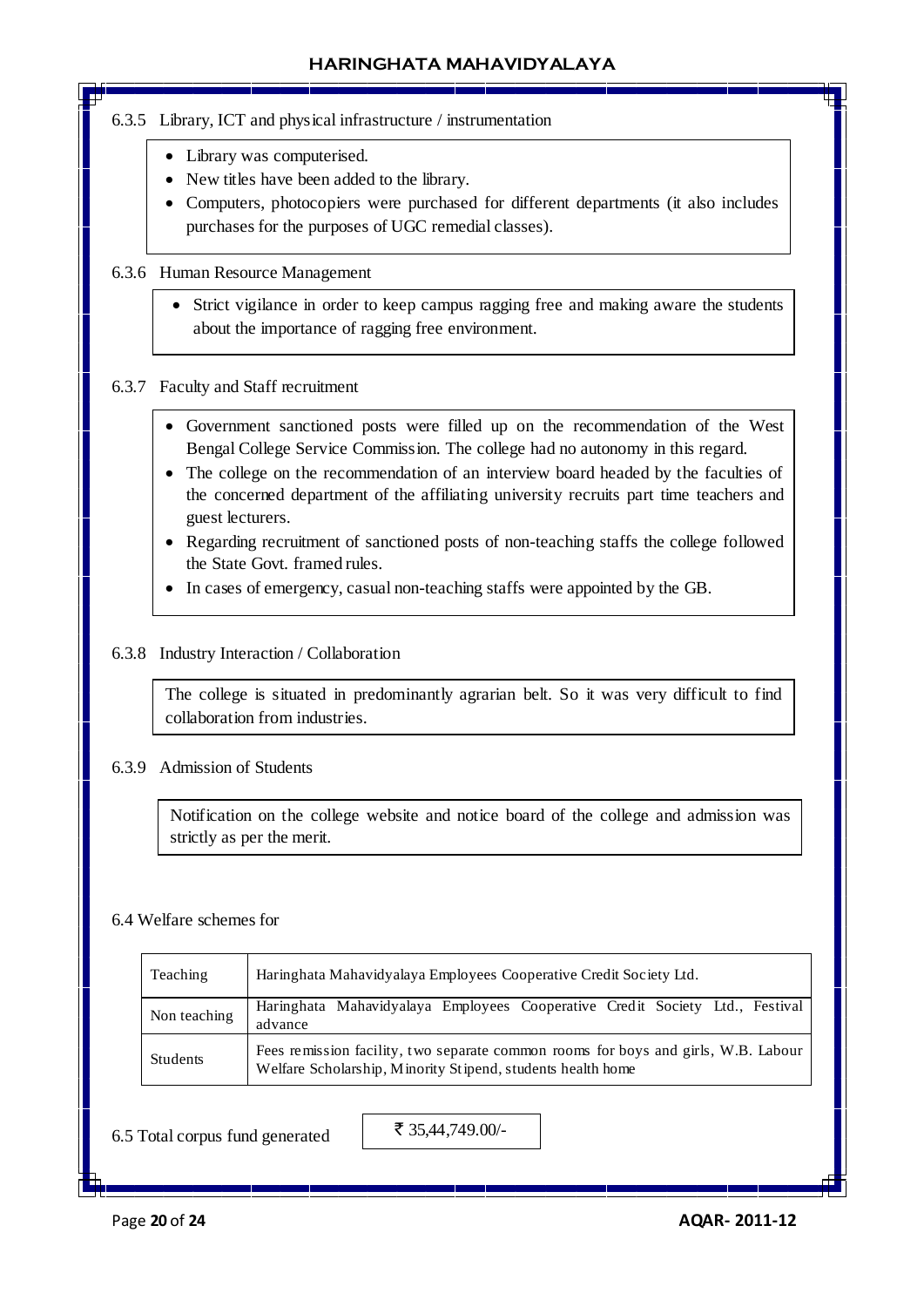| 6.6 Whether annual financial audit has been done Yes                                                                                                                                                                                                                                                                                    |                   |                                                           |                                          |           |
|-----------------------------------------------------------------------------------------------------------------------------------------------------------------------------------------------------------------------------------------------------------------------------------------------------------------------------------------|-------------------|-----------------------------------------------------------|------------------------------------------|-----------|
| 6.7 Whether Academic and Administrative Audit (AAA) has been done?                                                                                                                                                                                                                                                                      |                   |                                                           |                                          |           |
| Audit Type                                                                                                                                                                                                                                                                                                                              |                   | External                                                  | Internal                                 |           |
|                                                                                                                                                                                                                                                                                                                                         | Yes/No<br>Agency  |                                                           | Yes/No                                   | Authority |
| Academic                                                                                                                                                                                                                                                                                                                                | N <sub>o</sub>    |                                                           |                                          |           |
| Administrative                                                                                                                                                                                                                                                                                                                          | Yes (Finance)     | Directorate of<br>Public<br>Instructions,<br>Govt. of W.B | N <sub>o</sub>                           |           |
| 6.8 Does the University/ Autonomous College declares results within 30 days?                                                                                                                                                                                                                                                            | For UG Programmes | Yes                                                       | N <sub>0</sub>                           |           |
|                                                                                                                                                                                                                                                                                                                                         | For PG Programmes | Yes                                                       | N <sub>o</sub><br><b>NA</b><br><b>NA</b> |           |
|                                                                                                                                                                                                                                                                                                                                         |                   | <b>NA</b>                                                 |                                          |           |
|                                                                                                                                                                                                                                                                                                                                         |                   | <b>NA</b>                                                 |                                          |           |
|                                                                                                                                                                                                                                                                                                                                         |                   |                                                           |                                          |           |
|                                                                                                                                                                                                                                                                                                                                         |                   |                                                           |                                          |           |
|                                                                                                                                                                                                                                                                                                                                         |                   | N <sub>o</sub>                                            |                                          |           |
| 6.9 What efforts are made by the University/ Autonomous College for Examination Reforms?<br>6.10 What efforts are made by the University to promote autonomy in the affiliated/constituent<br>colleges?<br>6.11 Activities and support from the Alumni Association<br>6.12 Activities and support from the Parent - Teacher Association |                   |                                                           |                                          |           |
|                                                                                                                                                                                                                                                                                                                                         |                   | N <sub>o</sub>                                            |                                          |           |
| 6.13 Development programmes for support staff                                                                                                                                                                                                                                                                                           |                   |                                                           |                                          |           |
|                                                                                                                                                                                                                                                                                                                                         |                   | N <sub>0</sub>                                            |                                          |           |
| 6.14 Initiatives taken by the institution to make the campus eco-friendly                                                                                                                                                                                                                                                               |                   |                                                           |                                          |           |
| Plantation.                                                                                                                                                                                                                                                                                                                             |                   |                                                           |                                          |           |

Īī

╓┾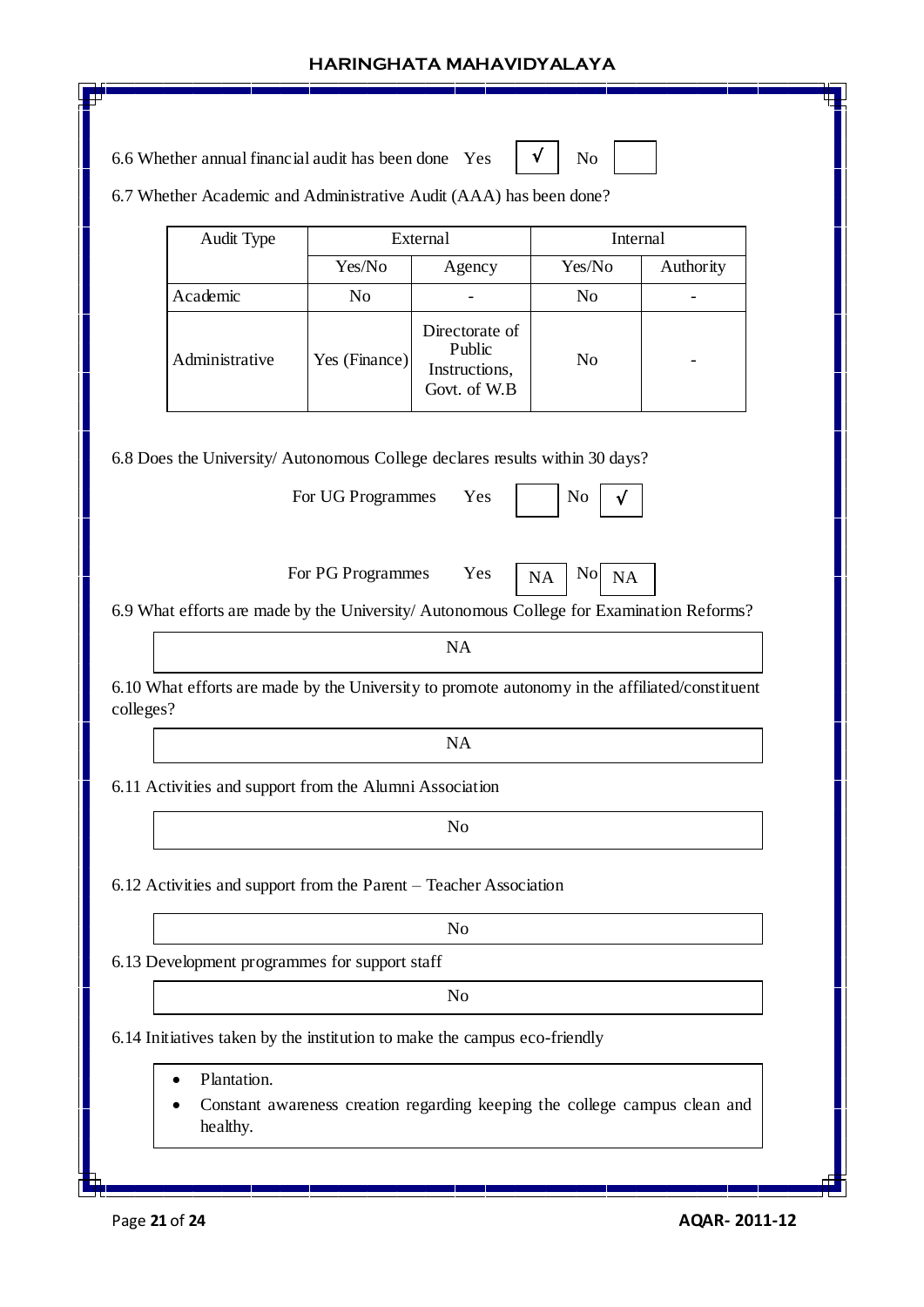# **Criterion – VII**

# **7. Innovations and Best Practices**

- 7.1 Innovations introduced during this academic year which have created a positive impact on the functioning of the institution. Give details.
	- Restriction on the use of plastic in college campus.
	- Poster and graffiti free campus.

7.2 Provide the Action Taken Report (ATR) based on the plan of action decided upon at the beginning of the year

- The college remained committed to admission strictly based on Merit of Higher Secondary (+2 Level) examination.
- To address the need of the students and problem of teacher-student ratio, measures were undertaken in this regard.
- Internal assessments and test examinations were conducted in order to evaluate the regularity in progress of the students.
- Few Tutorial Classes were also conducted as per the need and requirements of the students.
- A number of programmes were conducted as a measure of extra-curricular and outreach activities.
- Annual sports, cultural programme, freshers' welcome also took place.
- UGC Remedial Classes were conducted.

7.3 Give two Best Practices of the institution *(please see the format in the NAAC Self-study Manuals)*

- The NSS college units organised AIDS Awareness programme among the students and local community.
- NSS Special Camp.

Annexure-II

#### *\*Provide the details in annexure (annexure need to be numbered as i, ii,iii)*

7.4 Contribution to environmental awareness / protection

- Attempt to develop environment consciousness among the students.
- Effort was taken to continue the good practices of gardening.

7.5 Whether environmental audit was conducted? Yes  $\Box$  No

√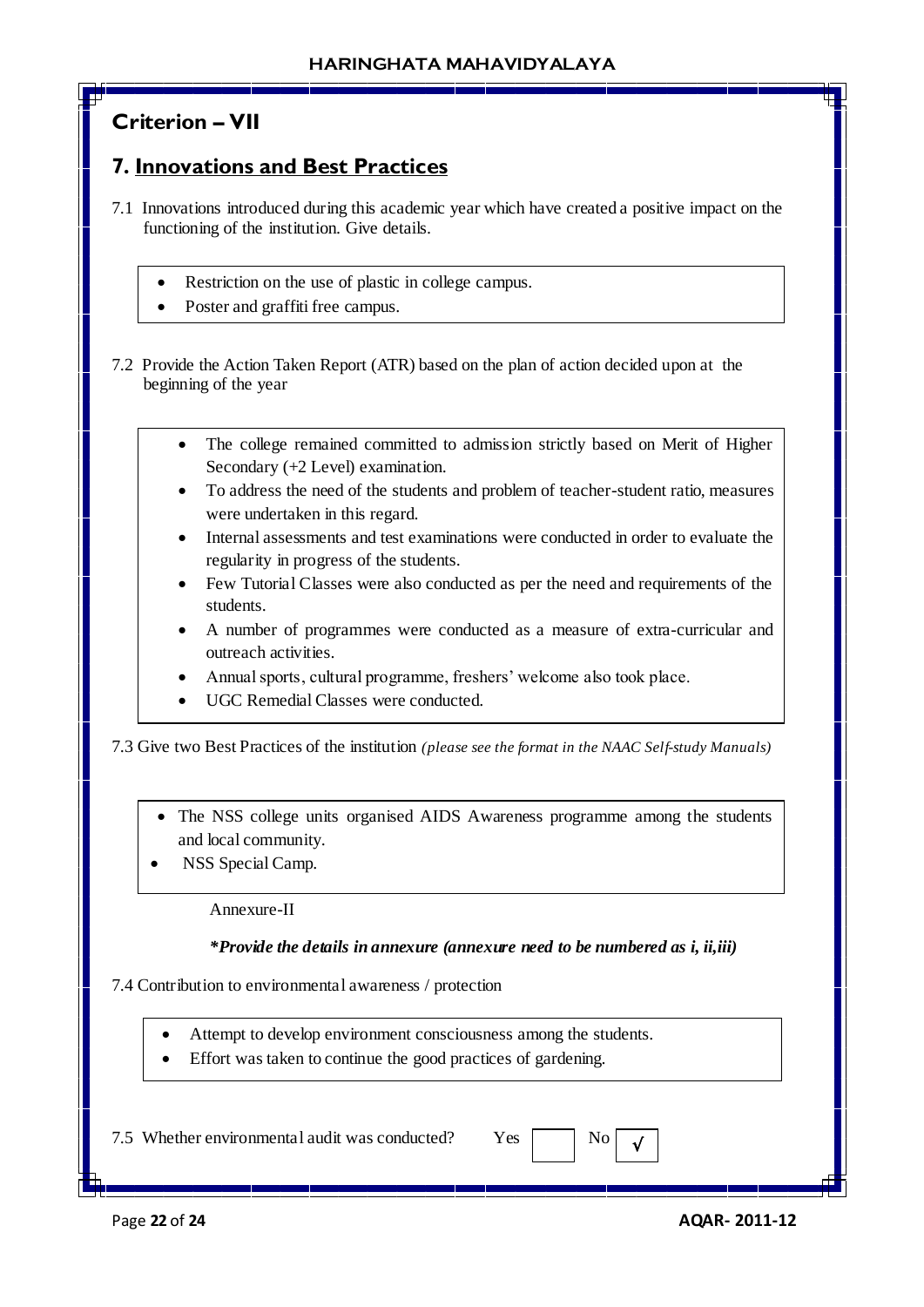7.6 Any other relevant information the institution wishes to add. (for example SWOT Analysis)

#### **Strengths:**

- $\triangleright$  There was a good and harmonious relationship between teachers and students.
- $\triangleright$  NSS wing of the college was very active.
- $\triangleright$  Dedicated faculty and staff members.

#### **Weakness:**

- $\triangleright$  Majority of the students were first generation learners which lead to problem of comprehension and communication at the initial stage.
- $\triangleright$  Students coming from the under privileged sections of the society lacked required time and scope for study outside the college campus.
- $\triangleright$  Some of the departments like Geography and Education had no full time permanent teachers.

 $\triangleright$  Inadequate infrastructure came in the way of students' progress substantially.

#### **Opportunities:**

- $\triangleright$  The vision of the college helped to engage socially relevant programmes like AIDS awareness, environmental awareness
- $\triangleright$  The mission and vision of the college were in tune with the aspirations and requirements of the local people which made it possible to further develop the college.

#### **Challenges:**

 $\triangleright$  Development of job oriented courses for the upliftment of the students.

#### 8.**Plans of institution for next year**

- Shifting of Commerce Department to the girls' hostel so that the building did not get damaged for long-time unused.
- Enhancement of seats in different courses of the college.
- Installation of pollution free 45 KV generator.
- Annual Maintenance Contract was entered with vendor for photocopier machines.
- Proposal of UGC sponsored national seminar in the Department of Bengali.
- To approach the Member of Parliament of the constituency for sanctioning adequate grant to build science laboratory room.
- Proposal for arrangement of UGC remedial classes.
- Prayer to Member of Legislative Assembly of the constituency was sent for construction of metallic road around the playground of the college.
- Proposal for exchanging old photocopier machine.
- Ceramic green boards were proposed to be installed in class rooms.
- Separate room for UGC Net Resource Centre.

*Name:* UDDALAK ROY *Name:* DR. PRATAP CHANDRA MANDAL

 *\_\_\_\_\_\_\_\_\_\_\_\_\_\_\_\_\_\_\_\_\_\_\_\_\_\_\_\_\_\_\_ \_\_\_\_\_\_\_\_\_\_\_\_\_\_\_\_\_\_\_\_\_\_\_\_\_\_\_\_\_\_\_* 

 *Signature of the Coordinator, IQAC Signature of the Chairperson, IQAC*

*\_\_\_\_\_\_\_\*\*\*\_\_\_\_\_\_\_*

Page **23** of **24 AQAR- 2011-12**